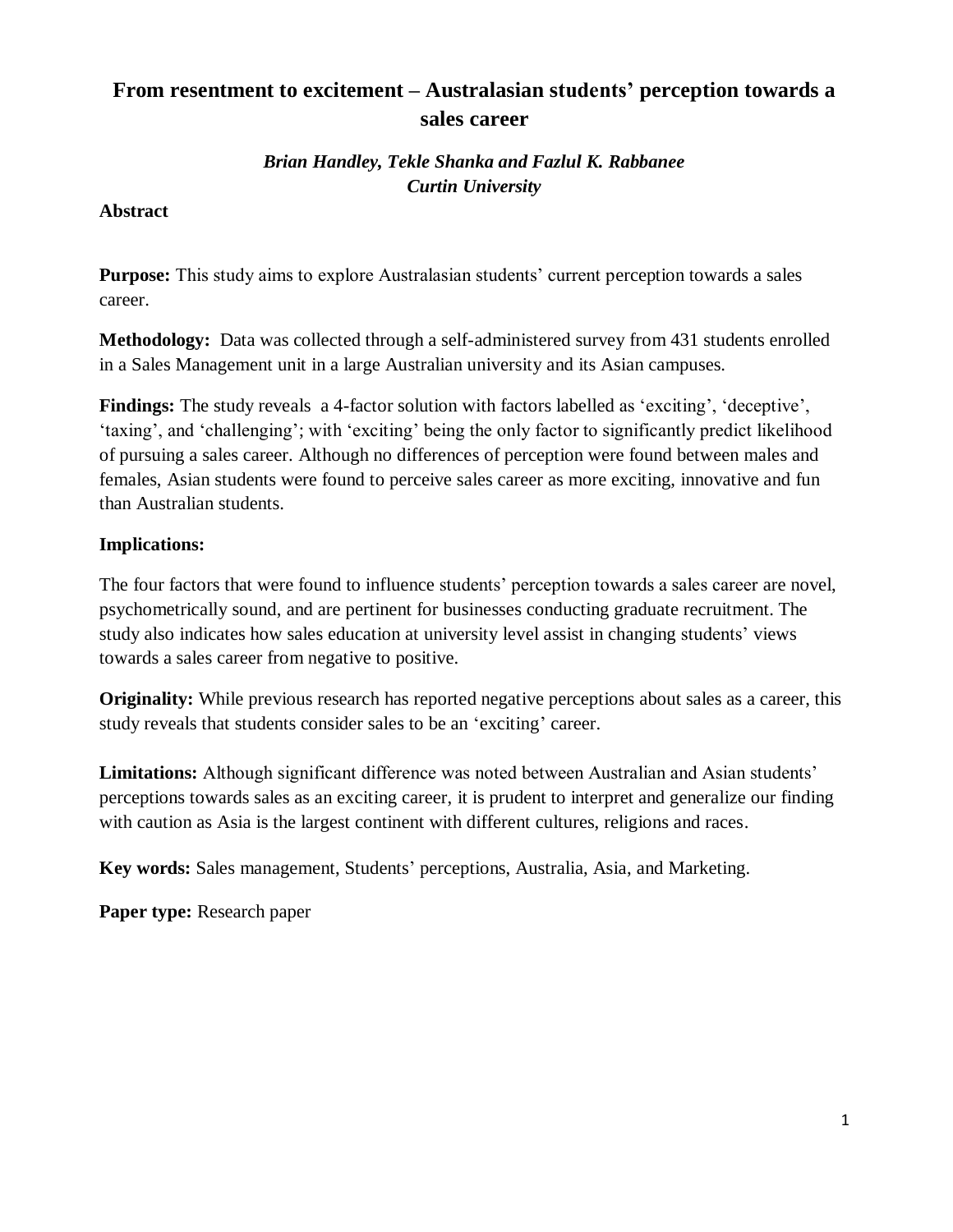#### **Introduction**

Selling has been a critical marketing activity that accounts for a major portion of revenue generation for any company (Barat and Spillan, 2009; Concha *et al*., 2014). However, a review of the literature suggests that sales still falls short of being recognized as a profession by society with numerous studies over a period of sixty years reporting negative views of sales as a career (Mason, 1965; Paul and Worthing, 1970; Dubinsky, 1980; Honeycutt *et al.*, 1999; Wiles and Spiro, 2004; Caballero and Joonas, 2009; Waldeck *et al*., 2010; Bahhouth *et al*., 2011). In recent times, it is believed that these negative images have been reinforced through anecdotes, stories, and the mass media focussing on the business-to-consumer salesperson resulting in all salespeople being stereotyped in a similar manner, perpetuating the myth of the 'door to door' sales person. For example Hartman (2006) found that television and movies have consistently characterized salespeople in terms that are stereotypical and negative i.e. ('*deceptive', 'shady'* and '*villains'*). In doing so the author narrowly defined the task requirements of professional salespeople. These stereotypical representations imply that a sales person personifies some of society's most despised characteristics i.e. greed, deception, distrust, and selfishness (Hartman, 2006).

Sales managers and recruiters, therefore, face the dilemma of trying to combat these engrained negative perceptions as they start to reposition their sales forces with an emphasis on customer relationship management (Marcos-Cuevas *et al*., 2014), and the significant shift towards customer-centric marketing (Oviedo-Garcia, 2007; Bristow and Gulati, 2002). However, results to date indicate that recruitment agencies face an uphill battle in trying to fill sales positions (Agnihotril *et al*., 2014). In response to this, many universities are being encouraged by corporations and recruiters to offer sales education courses for those interested in pursuing a career in sales, (Bolander *et al*., 2014; Peltier *et al*., 2014; Gray *et al.*, 2012; Leasher and Moberg, 2008).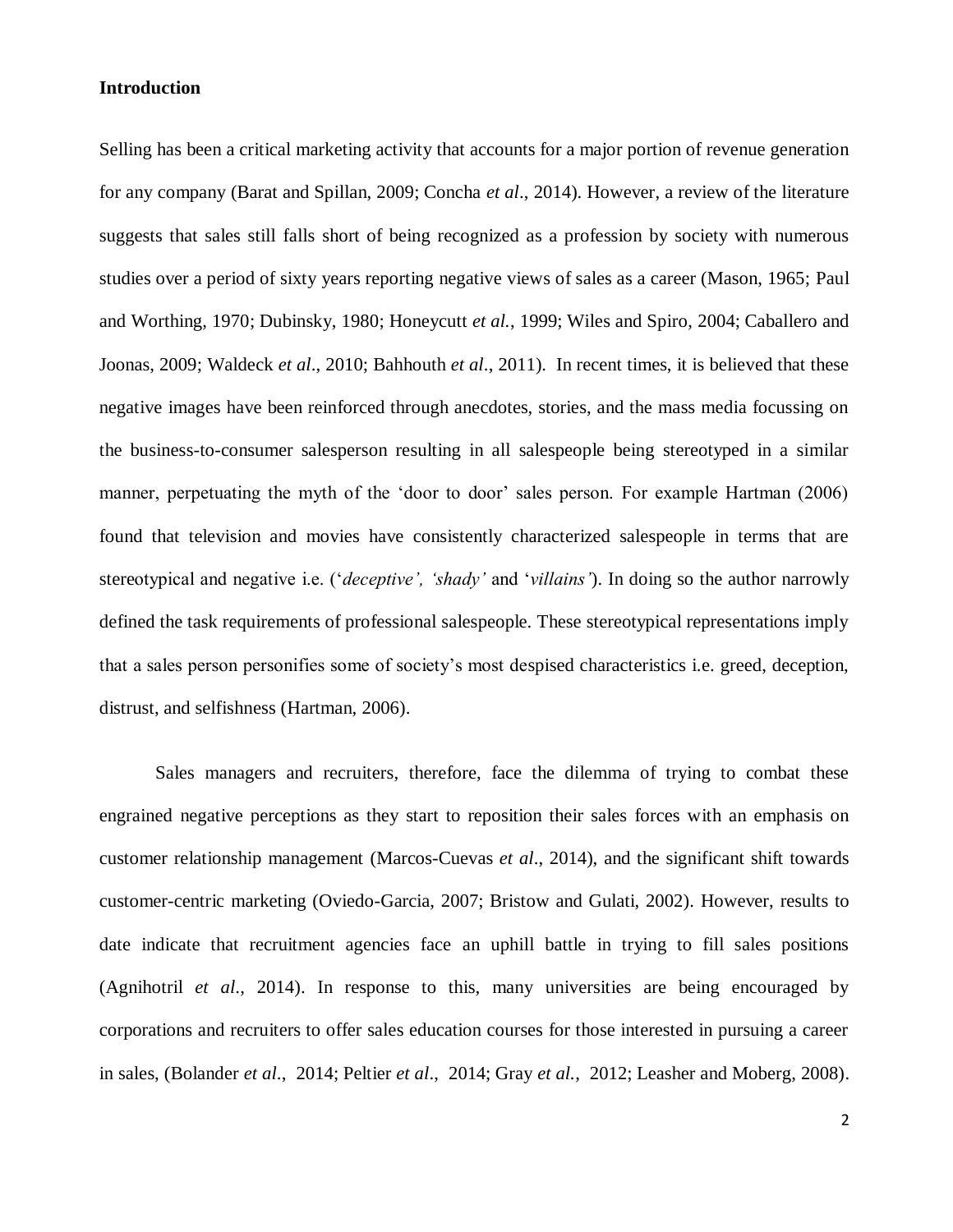Sales education in universities equip students with crucial job-related skills and contributing to sales representatives' performance (Bolander *et al*., 2014) through the establishment of sales centres (Stewart, 2006; Mantel *et al.*, 2002). However, it is thought that university students may still hold stereotypes (Bahhouth *et al*., 2011) based on external influences. If students have concerns regarding poor ethical image of sales (Burnett *et al.*, 2008) or inaccurate stereotypes about the nature of sales, they are less likely to consider selling as a career (Cummins *et al*., 2015; DelVecchio and Honeycutt, 2002; Sparks and Johlke, 1996). This may have an adverse effect on the recruitment of high quality applicants to selling jobs (Bahhouth *et al*., 2011).

Although prior research has advanced the literature on students' intent to pursue a sales career, shortcomings still remain (e.g., Bristow *et al*., 2011; Karakaya *et al*., 2011). For example, existing research does not specify different inherent aspects of a sales job that may attract students to pursue a career. Peltier *et al*. (2014) warranted further research to elicit the underlying motivation to pursue a sales career. Moreover, existing research is largely silent whether prevailing stereotypical negative views toward sales as a career has changed in recent times among the university students. Besides, past studies are somewhat quiet as to whether new age students' perception towards a sales career differs across cultures. In addition, marketing education literature, thus far, has been relatively less responsive to the needs of both students and employers (Deeter-Schmelz and Kennedy, 2011; Anderson *et al*., 2005; McIntyre and Tanner, 2004).

In this backdrop, the key purposes of this study is (a) to explore current perception of the students towards a sales career; and (b) examine whether such perception influence the likelihood of pursuing a sales career. We attempt to uncover students' current perception of a sales career from a multi-cultural point of view by conducting a survey among the students enrolled in a Sales Management unit at a large Australian University and its various offshore campuses located across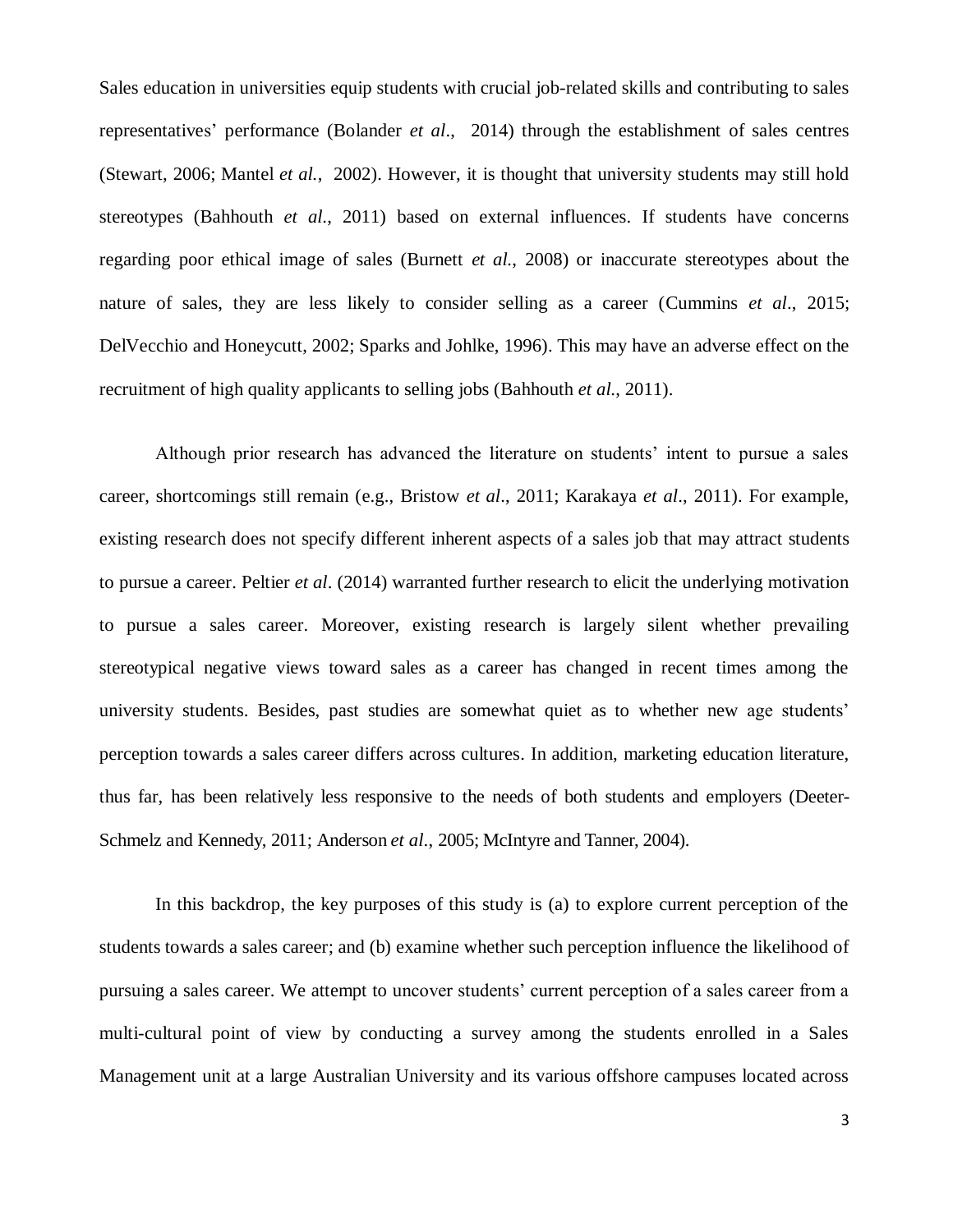South East (SE) Asia. The need to better understand the career motivation of  $21<sup>st</sup>$  century students has increased due to the fact that there is a shortage of sales professionals (Agnihotril *et al*., 2014; Collins *et al*., 2012) particularly in light of the demand for new salespeople capable of revenue generation (Concha *et al*., 2014). Because firms go global as a part of their business strategy (Paul, 2015), the need for skilled sales professionals continues to grow at an average rate of 7–19 percent (Bristow *et al*., 2011). Therefore, it is timely to address the above mentioned research gaps by exploring students' motivational priorities towards a career in sales to elicit what aspect of sales jobs are preferred (or not) by the students.

In the following sections, we review relevant theories, existing literature and outline the methodology of this study. Following this, data analysis and results of the study are reported, followed by discussion, implications, limitations and then avenues for future research.

#### **Theoretical background and literature review**

Pursuing a sales career can be explained using 'Fit theory' (Chatman, 1991) and Herzberg's (1966) 'two-factor theory of motivation'. Fit theory suggests that an individual's behaviour is influenced by the given situation and the environment (Chatman, 1991) such that a good fit between the individual and the environment will result in higher levels of mental and physical well-being and satisfaction (Carless, 2005; Dawis and Lofquist, 1984; Holland, 1997). There is a level of 'fit' between the tasks associated with a particular job and the worker in an organizational setting. The degree of fit between the skill and ability of the worker and requirements of the specific job are the key determining forces to decide whether to pursue that job or not (Donavan *et al*., 2004). The 'fit' between an individual and the job itself has previously been associated with low attrition of job applicants in the recruitment process, higher work performance, higher job satisfaction, and lower voluntary turnover (Phillips, 1998; Carless, 2005; Meglino *et al*., 2000).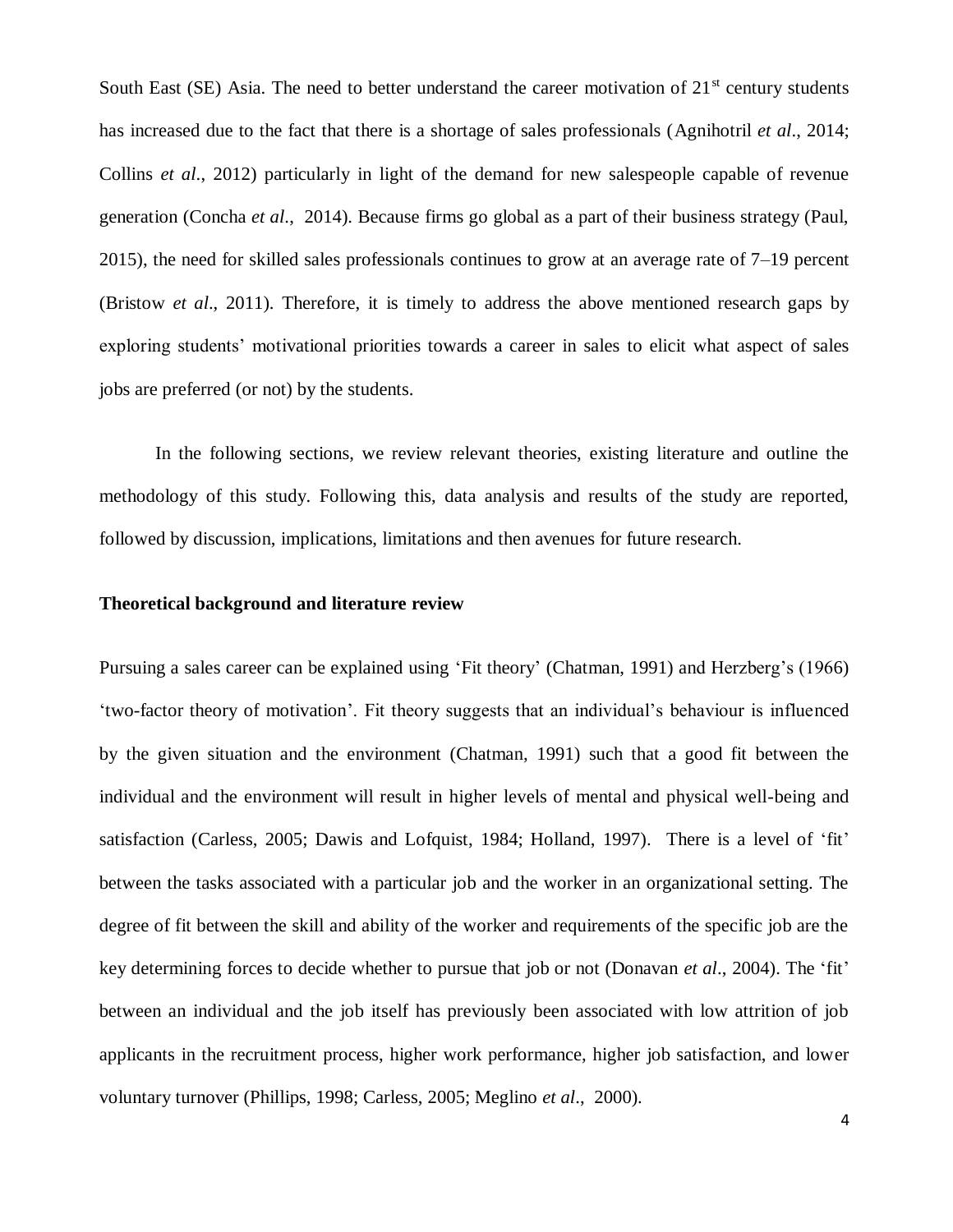Thus Fit theory suggests that an individual's decision to pursue a specific job is influenced by his or her views of how the job fits with his or her context. Such views of the individual are shaped by his/her psychology such as motivation, which can be explained by Herzberg's (1966) two-factor theory ('satisfier' and 'hygiene' factor). 'Satisfiers' are directly related to the job content and reflect a need for personal fulfilment whereas the 'hygiene factor' is related to the work setting or job context (Herzberg, 1966). The authors therefore argue that students of the  $21<sup>st</sup>$  century may pursue a sales career due to the inherent nature of the sales job, which is in line with Herzberg's 'satisfier' factors, and contribute to achievement, personal development and fulfilment. Our argument is based on the fact that the students of current generation focus on their own interests (Kelan, 2008) and personal development. They are interested in how things are done (Kelan, 2008) in line with the job itself. They also seek career progression (Eldridge, 2008), which is related to achievement, advancement, and status.

A comprehensive review of the literature found that attitudes towards a sales career has been a subject of interest to marketing educators and researchers for more than sixty years with numerous studies reporting negative views of sales as a career, (Mason, 1965; Paul and Worthing, 1970; Dubinsky, 1980; Honeycutt *et al*., 1999; Wiles and Spiro, 2004; Caballero and Joonas, 2009; Waldeck *et al*., 2010; Bahhouth *et al*., 2011, Agnihotril *et al*., 2014). It is thought that these negative perceptions of sales people may have emerged during a period often referred to as the 'sales era' when aggressive attempts were used by organizations to sell their products in a cutthroat competitive environment where supply exceeded demand (Kerin *et al*., 2009).

However, recent research indicates that sales still falls short of being recognized as a profession (Waldeck *et al*., 2010; Hawes *et al*., 2004). Sales is still being characterised as low in prestige (Bristow *et al*., 2006), biased perception (Bahhouth *et al*., 2014; Bahhouth *et al*., 2013;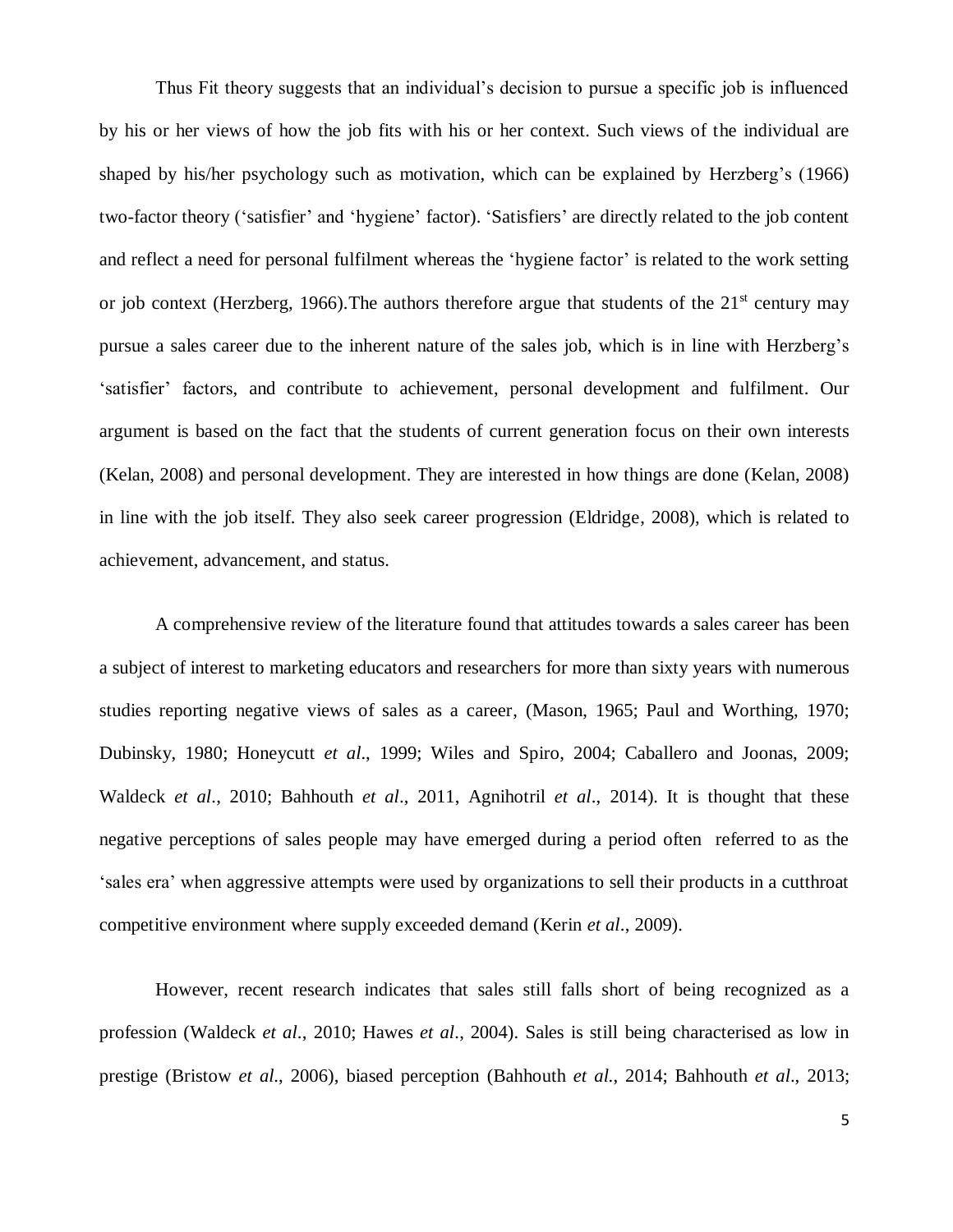Bahhouth *et al*., 2011; Bahhouth *et al*., 2014) involving manipulation of others (Lysonski and Durvasula, 1998), being unethical (Lee *et al*., 2009; Pettijohn *et al*., 2007; Klein *et al*., 2006; Hawes *et al*., 2004), misrepresenting guarantees/warranties, taking advantage of uneducated buyers, exaggerating product benefits, selling products that are not needed, and exaggerating (Bristow *et al*., 2006; Kavas, 2003).

These negative stereotypes (Leasher and Moberg, 2008) are not restricted to one country, with international studies finding that selling was not considered to be an attractive career (Agnihotril *et al*., 2014, Barat and Spillan, 2009; Lee *et al*., 2007) even in developing nations (Bahhouth *et al*., 2013). However, there is no reason to expect that stereotypes will be consistent across cultures; for example, McGarty *et al*. (2002) and Yoon *et al*. (2000) consider that stereotypes held in one culture are not necessarily the same as those held in others due to the cultural environment i.e. Asian versus Western cultural values (Gong, 2003).

Notwithstanding the above stereotypical perceptions, the nature of the sales job has changed significantly over the years (Dixon and Tanner, 2012). Selling is now a critical marketing activity that accounts for a major portion of the revenue generation for any company (Concha *et al*., 2014; Barat and Spillan, 2009). In order to survive, firms must continue to enhance their performance (Paul and Shrivastava, 2015), which can largely be ensured through skilled sales personnel. Sales managers are becoming increasingly aware of the demands from their customers for added value (Marcos-Cuevas *et al*., 2014) and the significant shift towards customer-centric marketing (Oviedo-Garcia, 2007; Bristow and Gulati, 2002).

As a result, companies have started to reposition their sales forces with a focus on customer relationship management, emphasizing on salespeople who are flexible, innovative, persistent, and self-motivated (Lassk *et al*., 2012; Oviedo-Garcia, 2007); who have initiative to identify and solve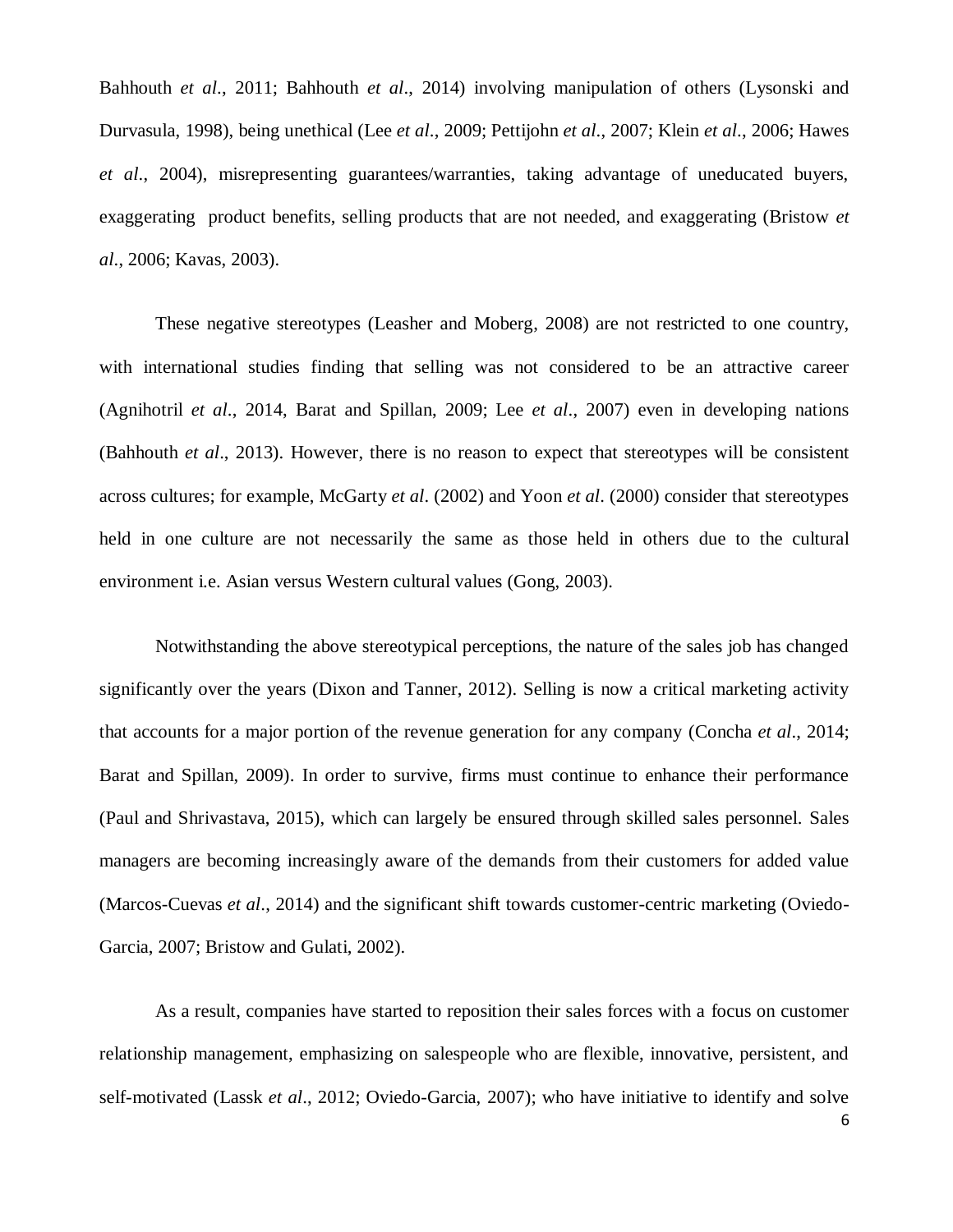problems (Frese *et al*., 1997); who possess emotional wisdom (Bagozzi *et al*., 2010); who can demonstrate an in-depth knowledge about the customers' business, behaviour, information gathering, market analysis, sales forecasting (Concha *et al*., 2014); and who are familiar with new technologies (Walker *et al*., 2009; Bristow and Gulati, 2002). This leads to the emergence of a new breed of young, intelligent, highly trained, motivated, and customer-oriented people (Lassk *et al*., 2012; Bush *et al*., 2014) having a winning combination of customer insight, industry knowledge, innovativeness and out-of-the-box thinking capacity (Paul and Shrivastava, 2015). These sales people are capable of learning and adapting quickly (Leasher and Moberg, 2008; Wiles and Spiro, 2004; Stevens and Macintosh, 2003; Amin *et al*., 1995) and are trained to explain technical concepts or exchange information (Duke, 2002; Bush *et al*., 2014), and to give quality customer service by utilising empathy and persuasion, rather than aggressive selling techniques (Butaney, 2007; Sojka *et al*., 2000). This 'new breed' of sales person is far from the negative stereotypical views reported in previous research. These 'new age' sales people have become relationship managers, knowledgeable partners, strategic decision makers (Karakaya *et al*., 2011) and are capable of revenue generation (Concha *et al*., 2014) as sales moves from 'transaction' to 'relationship building' and 'partnering' (Hair *et al*., 2009).

To accommodate this 'new wave' of professional selling, a major challenge for the firms is to actively search for talented people from diverse backgrounds to fill vacant positions (Agnihotril *et al*., 2014; Collins *et al*., 2012; Galea, 2005). Firms believe that such sales people can bring about changes and drive new growth opportunities and innovative business practices (Claar *et al*., 2009), which results in an increased demand for those equipped with crucial job - related sales skills (Luthy, 2000; Pettijohn and Pettijohn, 2007). For example, Dwyer *et al*., (1998) found that industrial buyers are often more comfortable purchasing from industrial sellers of similar racial identities. This is not dissimilar to many businesses in the USA where workforces are being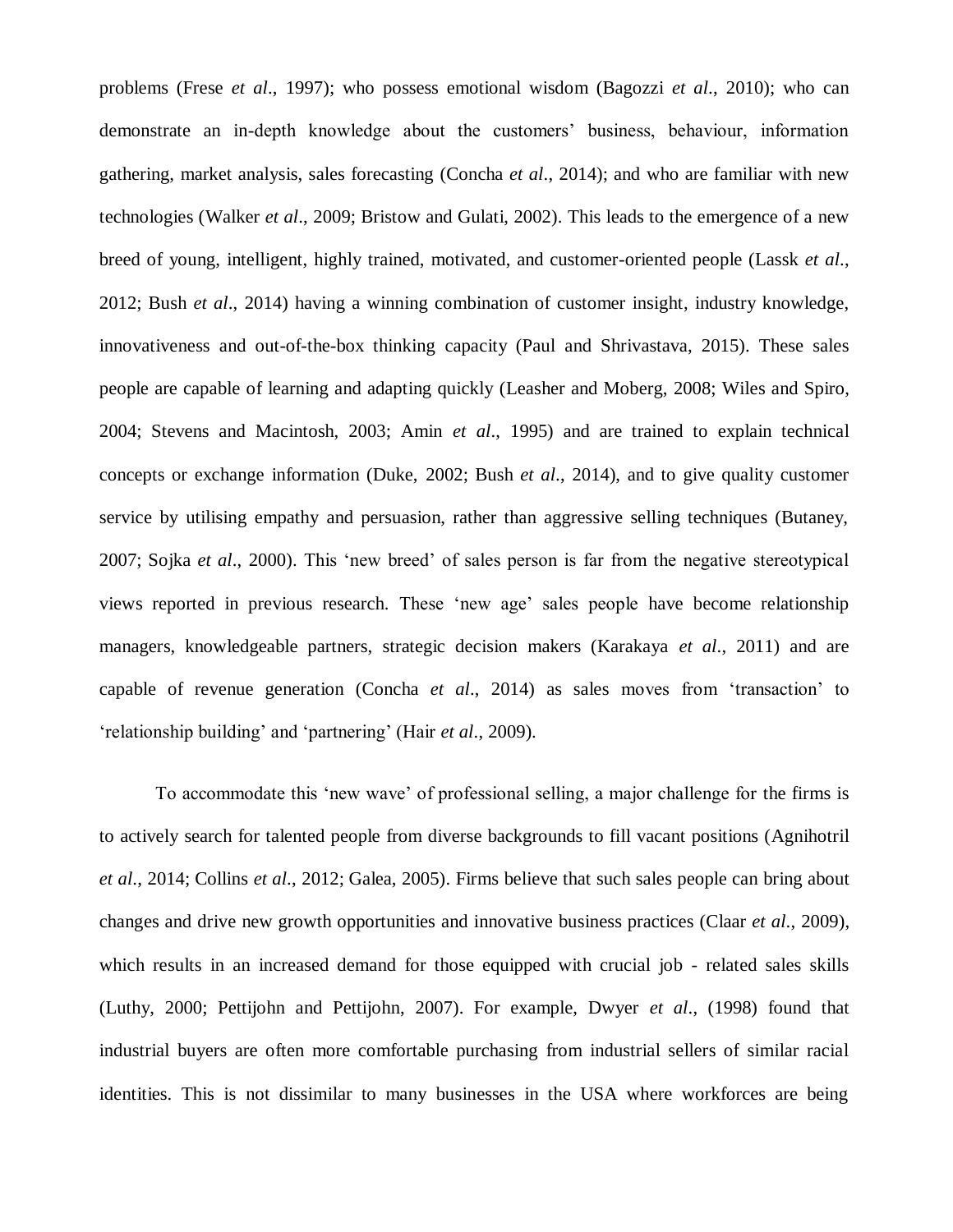augmented with an increasing number of racially diverse employees. With this in mind, sales recruiters are looking at diversifying their sales force (Waldeck *et al*., 2010; Tanner *et al*., 2008), by attracting university students from diverse backgrounds as excellent sources of prospective salespeople (Nachnani and Ashok, 2007; Bristow *et al*., 2006) for entry level sales positions.

However, it is thought that university students may still hold negative stereotypes (Bahhouth *et al*., 2011) influenced by external parties. i.e. parents, (Caballero and Joonas, 2009), friends, (Roach *et al*., 2011; Spillan *et al*., 2011) or who review a sales career along more historical lines of selling such as cold-calling, delivery, order-taking, or missionary sellers. This is happening despite the fact that key account management (Blythe, 2005) and consulting styles of selling have evolved in various industries, and are considerably different from more traditional ideas of business to business and business to consumer personal selling (Lee *et al*., 2007; Blythe, 2005). If today's students have concerns regarding the poor ethical image of sales (Burnett *et al*., 2008) or inaccurate stereotypes about the nature of sales, they are less likely to consider sales as a career (Cummins *et al*., 2015; DelVecchio and Honeycutt, 2002; Sparks and Johlke, 1996), which may have a harmful effect on the recruitment of high quality applicants to selling jobs (Bahhouth *et al*., 2011). Consequently, recruitment agencies face an uphill battle in trying to fill sales positions (Agnihotril *et al*., 2014).

In response to the above, universities are being encouraged by corporations and recruiters to offer courses focusing on sales education (Bolander *et al*., 2014; Peltier, Cummins *et al*., 2014; Gray *et al*., 2012; Leasher and Moberg, 2008). Consequently, the number of universities offering sales courses has grown dramatically over the years (Knights *et al*., 2014). These courses assist in equipping students with crucial job related skills and contribute to sales representatives' performance (Bolander *et al*., 2014) through the establishment of sales centres (Stewart, 2006;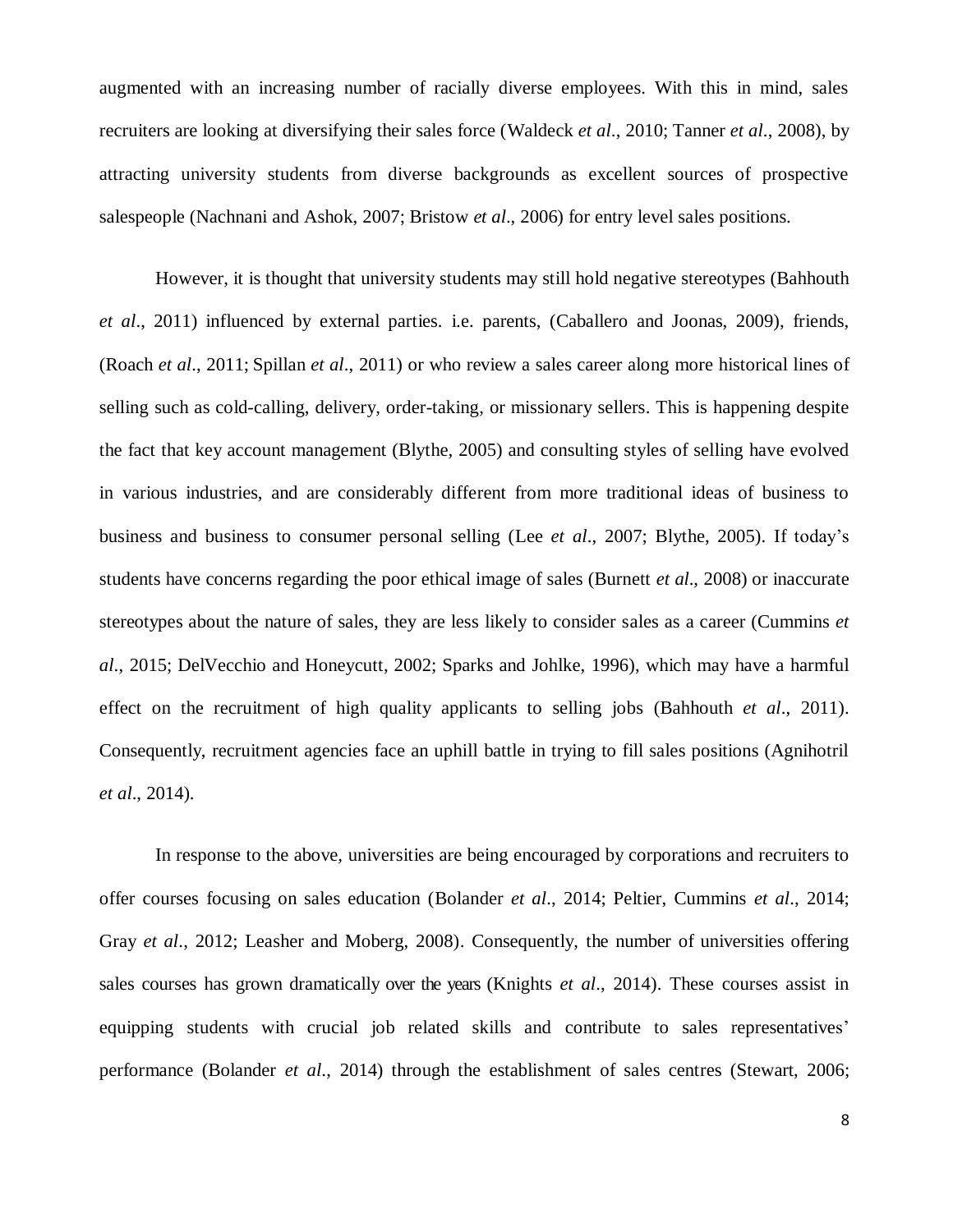Mantel *et al*., 2002). Weilbaker and Williams (2006) suggest that these specialized sales programs offer benefits to both students and the hiring firms (Deeter-Schmelz and Kennedy, 2011). Sales education at universities offer students the opportunity to understand the nature of the industry (Stern and Tseng, 2002), and to develop their communication skills (Rahman *et al*., 2014), public speaking and persuasive writing (Barr and McNeilly, 2002; Duke, 2002, Luthy, 2000). Students who undertake business degrees (Sojka *et al*., 2000), and those who have been exposed to sales education within their degree (Neeley and Cherry, 2010; Healy *et al*., 2011; Caballero and Joonas, 2009) are particularly in demand in the job market. Fogel *et al*. (2012) mentions that graduates from sales education programs perform better (Bolander *et al*., 2014) and have higher retention rates than those who do not have a sales education background.

#### *Culture and perception of sales*

Today's businesses recognise that sales organizations must be sensitive to cultural differences (Honeycutt and Ford, 1995). In response to this, several studies have examined students' perceptions and attitudes towards sales career in a variety of cultural settings (Fournier *et al*., 2014; Bahhouth *et al*., 2011; Karakaya *et al*., 2011; Barat and Spillan, 2009; Lee *et al*.,2007; Honeycutt and Thelen, 2003; Rouzies and Macquin, 2003). Cross-cultural researchers have found that 'culture' influences salespersons' perceptions of intrinsic and extrinsic motivation (DeCarlo *et al*., 1999), personal selling measures (Herche *et al*., 1996), decision making, interpersonal trust, and teamwork (Stephens and Greer, 1995). In addition, in a cross-country study between India and Japan, Paul and Shrivastava (2015) found that personality traits and entrepreneurial attributes of MBA students differ based on their country-of-origin as the respondents from developing countries have stronger entrepreneurial intentions than those from developed countries. This indicates that students' perception towards sales career may differ based on their ethnicity or cultural background.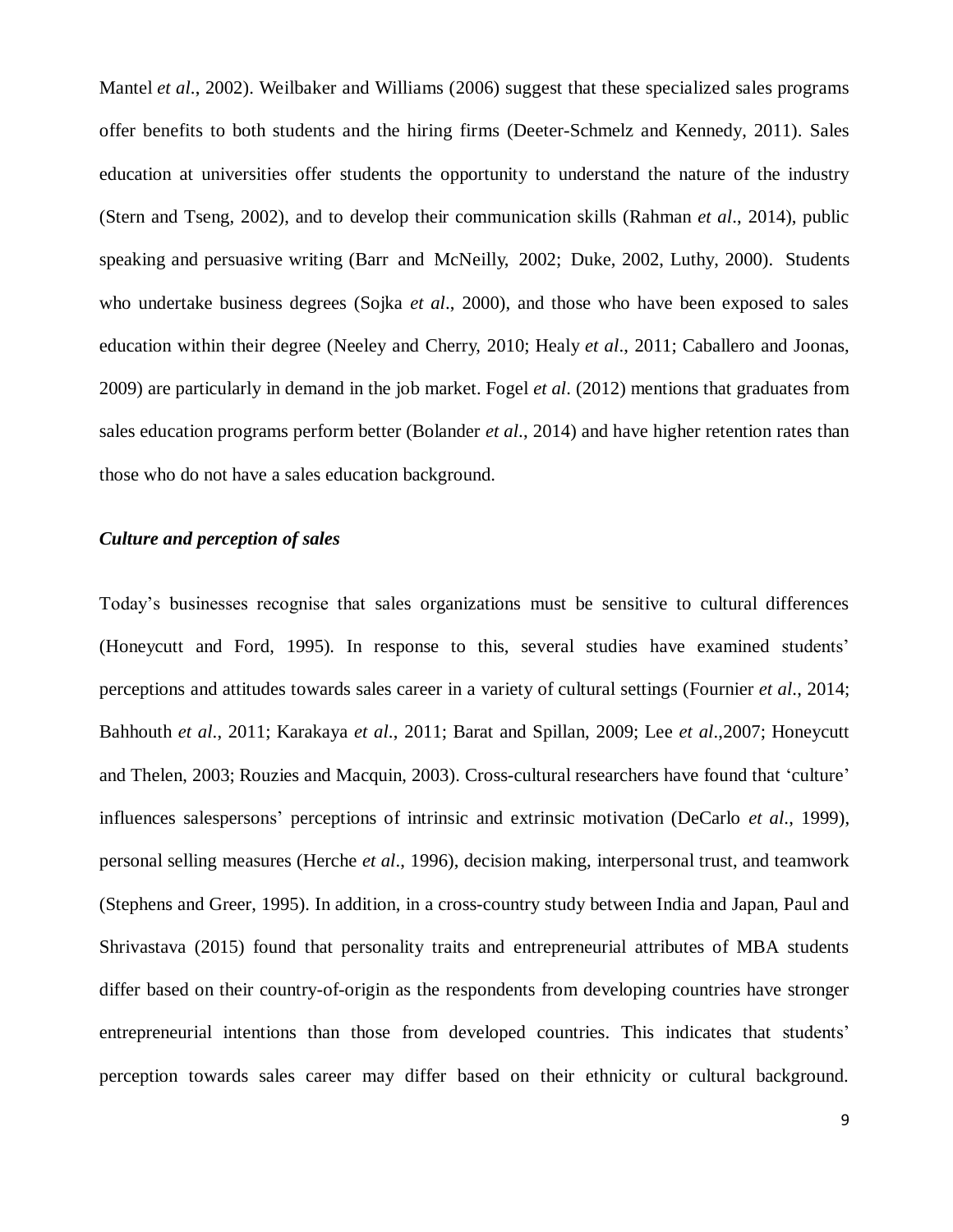Therefore, it is expected that differences may exist between Australian and Asian students' perception regarding career preferences due to western individualistic cultural values of Australian people versus the collectivist culture of Asian people.

#### **Methodology**

The data for the study has been collected through a self-administered survey using a structured questionnaire. The survey was administered amongst undergraduate students enrolled in a Sales Management unit in a large Australian university and its Asian campuses. A purposeful survey was conducted among the undergraduate third year students enrolled in a Sales Management unit in its Australian and Asian campuses. The survey was intended to capture the perceptions of all students enrolled in the unit at different campuses as a census, rather than sampling. The survey was conducted in class during the lectures. Although the use of student samples has been criticised in the past (James and Sonner, 2001; Sears, 1986); student samples are still widely used for research (Webster and Sundaram, 1998) and are pertinent to this research. Further, the use of student samples has not been found to generate different results for purchase intention than non-student samples (Ok *et al*., 2008). A 45-item instrument adapted from Honeycutt *et al*. (1999) was used on a 7-point Likert scale (1 'strongly disagree' to 7 'strongly agree') and administered in class. Additionally, the questionnaire sought background information such as gender, age, country of birth, prior experience in sales related jobs, and the intention of participants to pursue a career in sales after graduation. The intention to pursue a sales career was measured by a one item scale focusing on the "likelihood of pursuing a sales career" which was anchored on a 7 -point Likert scale.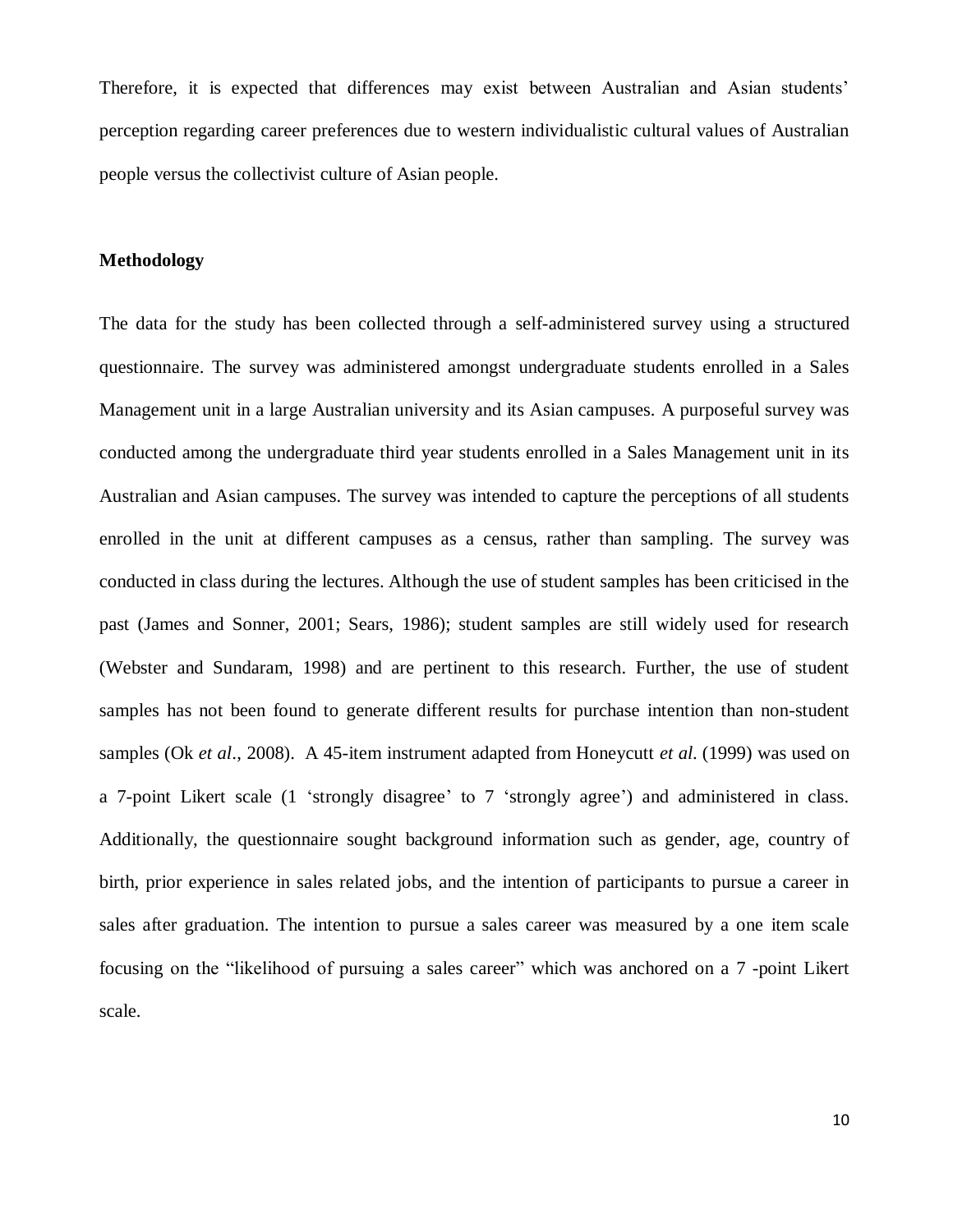Four hundred and thirty one (431) completed questionnaires were received and analysed using SPSS version 19. Profiles of the respondents were such that 59% were females, with mean age of 21.6 years (range 18-36years); 35.5% of the respondents' nationality (country of birth) was Malaysia followed by Australia (16.7%), Indonesia (9.7%), Singapore (8.6%), Mainland China (7.7%), Hong Kong (5.6%), Mauritius (3.9%), Thailand (0.7%) and other (11.6%). Seventy-two per cent of respondents were majoring in Marketing and of this, 83% were taking Sales Management as a core unit in their second year of studies. Furthermore, 63% of respondents report having work experience in retail sales jobs on a part-time basis, and of those (58%) had less than 12 months' work experience.

Like any other survey based research, this study may suffer from common method variance and the authors adopted various measures in order to minimize its effects. We carefully crafted a cover letter for the survey instrument assuring respondents' anonymity and requesting their honest responses. This helped us to reduce respondents' evaluation apprehension and thus controlled for possible sources of common method bias (Podsakoff *et al*., 2003). Moreover, we ran Harman's single-factor test and found that the un-rotated factor solution for all the items, generated more than a single factor and lent support to the fact that common method bias is not an issue for this study (Podsakoff *et al*., 2003). It is difficult to identify the exact source(s) of the common method bias, yet these procedural steps helped us minimize its effect (Roy and Rabbanee, 2015).

#### **Data Analysis and Results**

An exploratory factor analysis (EFA) was conducted in order to identify the underlying dimensions of perceptions of sales as a career. Principal component factor analysis with Varimax rotation (criteria: Eigen value  $\geq 1$  and factor loading of  $\geq 0.40$ ) was used under factor analysis to explore the respondents' perception towards a sales career. An iterative procedure of re-running exploratory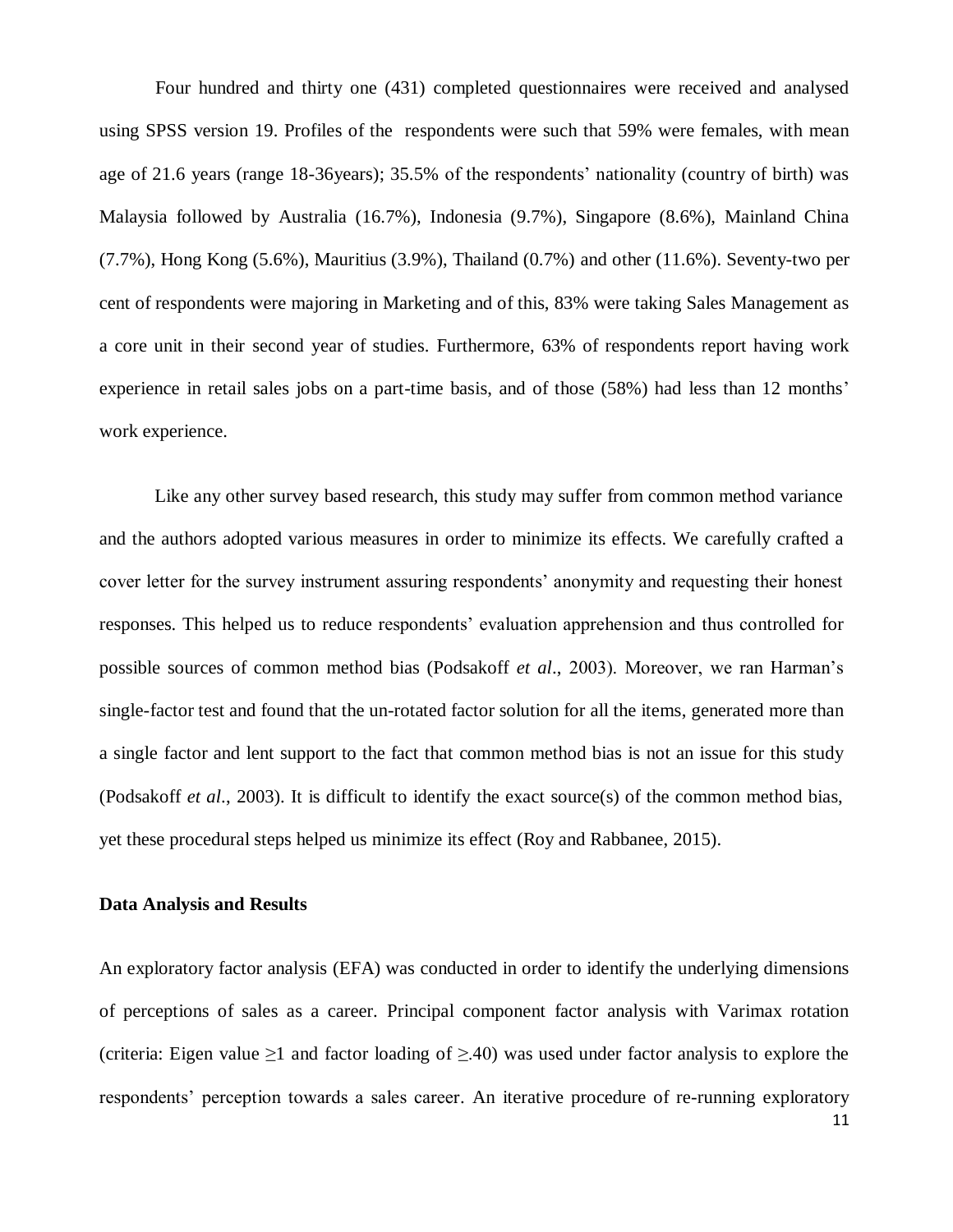factor analysis (EFA) was followed where items that loaded less than 0.40, and/or that are crossloading on more than one factor were deleted. Such deletion of cross-loaded items is consistent with previous studies (Hair *et al*., 2010; Sweeney and Soutar, 2001). Finally, a four factor model with 30 items was extracted and named "*exciting*", "*deceptive*", "*taxing*", and *"challenging*". We named these four factors based on the items that were found to be grouped together in the EFA output. Although "taxing" and "challenging" may be perceived as conceptually overlap with one another, these two factors are distinct from one another. Taxing refers to efforts, energy and difficulties that students usually perceive regarding a sale career, whereas "challenging" refers to the competitive nature of the sales job that challenge one's ability. The remaining two factors: "exciting" and "deceptive" refer to the thrilling and misleading nature of a sales job respectively.

The four factors accounted for 44.91% of total explained variances. Factor 1 '*exciting*' consisted of 10 items and accounted for 20.93% of the total explained variance. Factor 2 '*deceptive*' consisted of 8 items and accounted for 14.34% of total explained variance. Factor 3 '*taxing*' accounting for 5.18% of the total explained variance consisted of six items. Factor 4 '*challenging*' consisting of 6 items accounted for 4.46% of explained variance. The alpha values for all factors ranged from 0.84 to 0.71, which shows a satisfactory level of consistency among the items as shown in Table 1. All data analysed and presented in tables/figure was based on the entire data set.

#### **-- Insert Table 1 here --**

We used a confirmatory factor analysis (CFA) using AMOS 18 in order to purify the dimensions of the perceptions of sales as a career path and to predict how these dimensions impact on the likelihood of pursuing a sales career. AMOS is a popular tool to run CFA and structural models and is widely used in the recent marketing literature (e.g., Roy and Rabbanee, 2015). Following Gerbing and Anderson (1988) we adopted a two-step approach to structural equation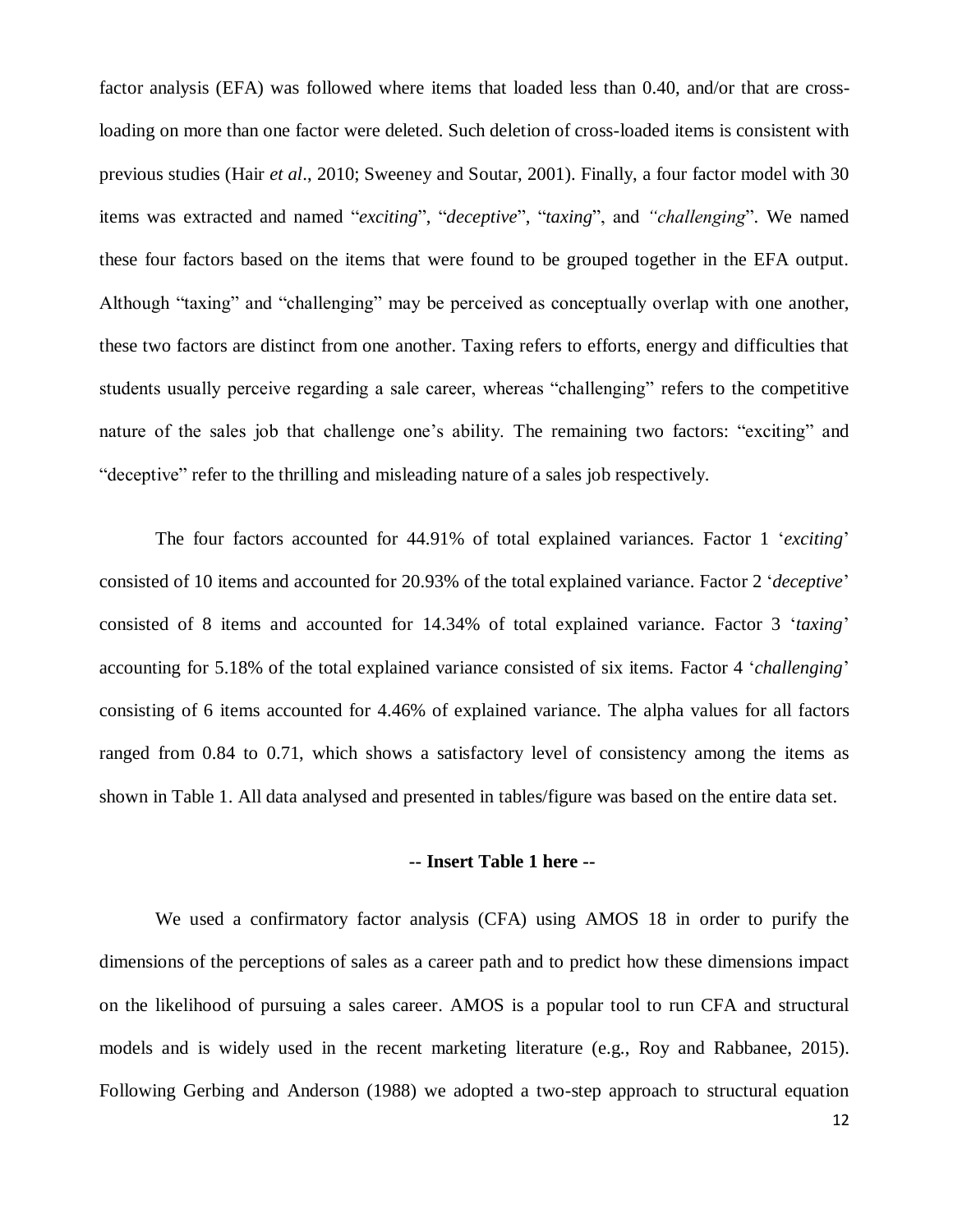modelling running a measurement model to assess the convergent and discriminant validity prior to estimating the path relationship from a structural model.

In running the measurement model, items with factor loadings lower than 0.40 were deleted. Although a minimum of 0.50 (Hair *et al*., 2010) standardised factor loading is considered best, it was decided that the cut-off should be at 0.40 in order to cover the broader spectrum of the derived factors. Finally, the structure of the four factors included a total of 15 items with 4 items for '*exciting'*, 5 items for '*deceptive'*, 3 items for '*taxing'*, and 3 items for *'challenging'.* The measurement model revealed satisfactory goodness of fit indices ( $\chi^2 = 222.98$ ; df = 84,  $\chi^2$ /df = 2.65, RMSEA =  $0.061$ , CFI =  $0.92$ , NFI =  $0.90$ ; TLI =  $0.88$ ). Convergent validity was tested by checking the substantial factor loading of all items (Hair et al., 1995; Raimondo et al., 2008) which significantly loaded onto the expected latent construct at the 0.01 level (see Table 2).

#### **-- Insert Table 2 here --**

The average variance extracted (AVE) for each of the four derived constructs was calculated and shows that the AVE of each construct was greater than 0.50. This supported convergent validity of the constructs of interest (Fornell and Larcker, 1981). The square root of AVE of a given construct was greater than the absolute value of the standardized correlation of the given construct with any other construct/variable as shown in Table 3, which supports convergent and discriminant validity (Fornell and Larcker, 1981; Bagozzi and Yi, 1988).

#### **-- Insert Table 3 about here –**

Correlation values between the constructs – '*exciting', 'deceptive', 'taxing'*, and '*challenging'* were within the acceptable limit that supported discriminant validity of the constructs (Kline, 2005). In order to ensure the internal consistency of the constructs, the construct reliability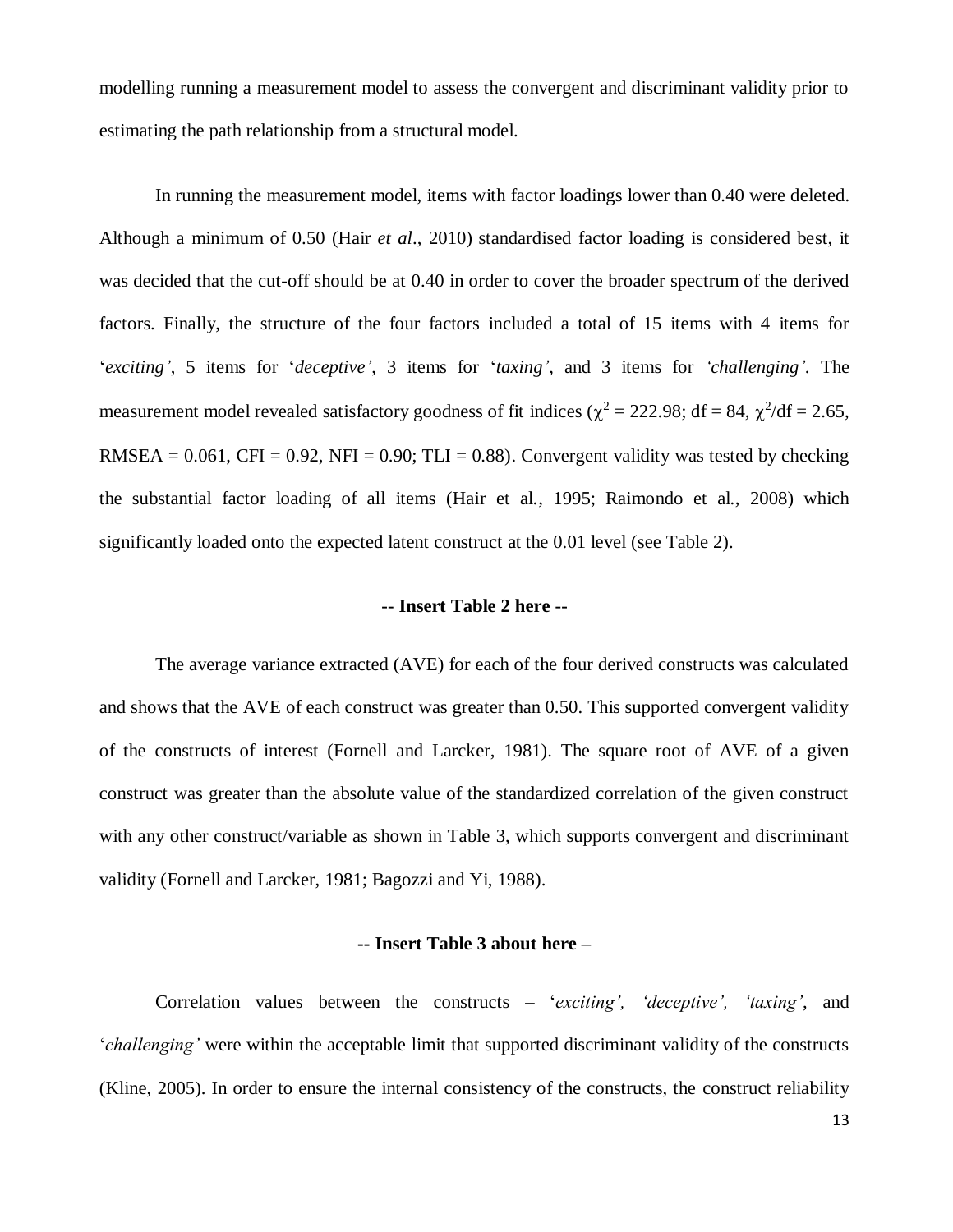(CR) was calculated for each construct. The lowest construct reliability was found to be 0.80 (for the factor *'challenging'*) which supports adequate internal consistency of the constructs.

AMOS was run to determine the structural path relationships (see Figure 1). The fit indices of the structural model revealed an acceptable fit with the data ( $χ2 = 232.45$ ; df = 95;  $χ2$  /df = 2.44; RMSEA = .058; CFI = .92; TLI = .90; NFI = .88). The structural path relationships and the corresponding coefficients are shown in the Table 4.

#### **-- Insert Figure 1 here --**

#### **-- Insert Table 4 here --**

Table 4 shows that of the four factors, only one factor – '*exciting'* was found to have significant impact on the 'likelihood of pursuing a sales career' with a beta value 0.44. This suggests that students are more likely to pursue a sales career because they consider it to be '*exciting'*. On the other hand, the non-significant results for other factors: '*deceptive', 'taxing',* and *'challenging'* connote that students' perception about sales is not a significant issue to consider.

#### *Cultural background and sales as an 'exciting' career*

Students' perception towards sales as an exciting career was examined based on their cultural background, which was operationalized based on students' country of birth. An independent samples t-test was run taking each of the four items of the factor *'exciting'* as the dependent variable and country of birth as the independent variable. Australian born students' perception towards sales was compared with Asian born students' to explore whether any contrast exists in the perception of sales as an *exciting* career between Australian and Asian students. In order to calculate the number of Asian students, we included students from Malaysia, Indonesia, Singapore,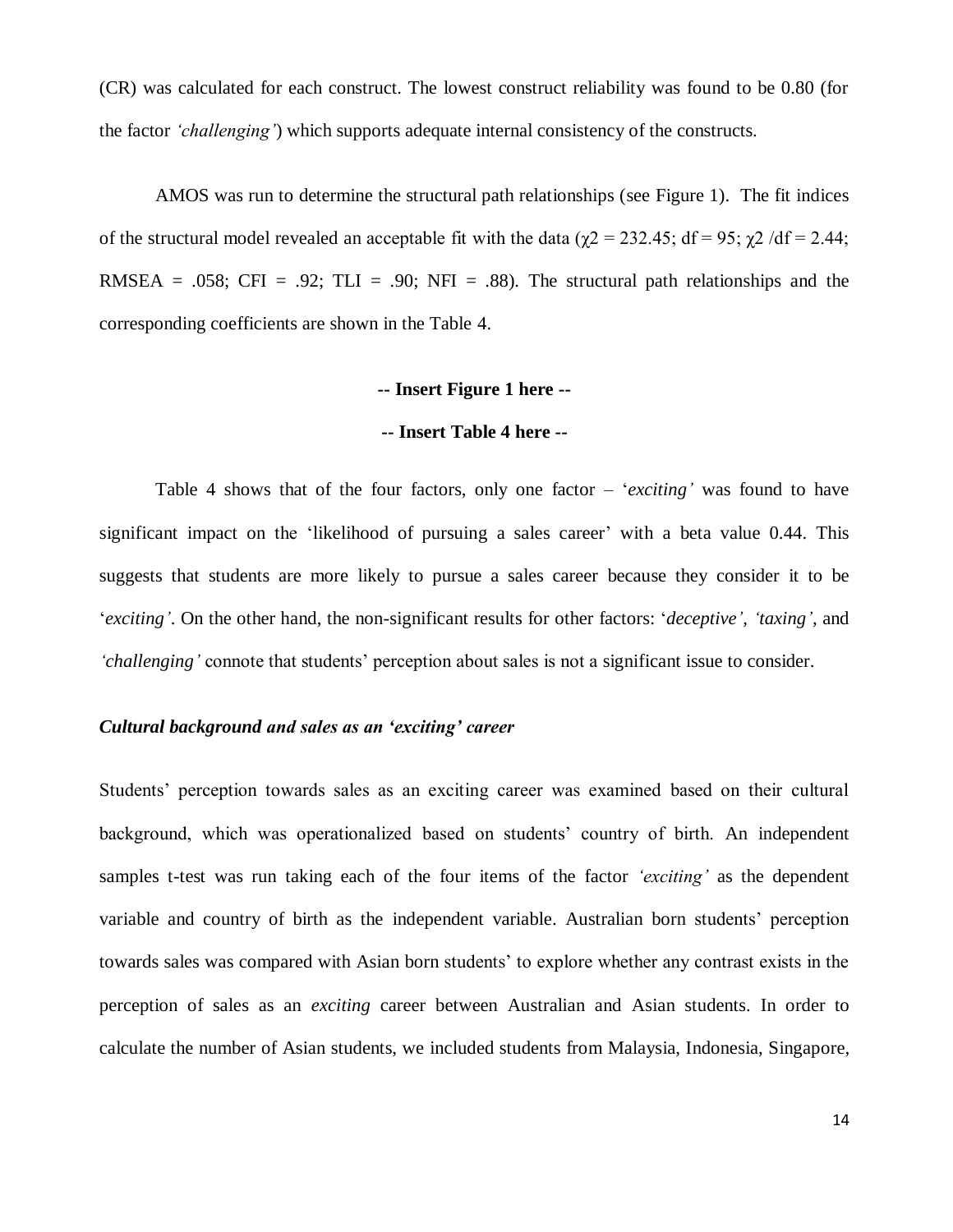Mainland China, Hong Kong and Thailand (we excluded Mauritius students as Mauritius belong to the continent of Africa). The t-test results are shown in Table 5.

#### **-- Insert Table 5 here --**

Table 5 shows that students' perceptions towards sales as an *'innovative'*, '*exciting'* and a *'fun'* career vary between Australian-born and Asian-born students as the t-values for these items were found to be significant. One the other hand, the t-value for '*interesting'* was not found to be significant; hence students' perception towards sales as an '*interesting'* career does not vary across cultures. Interestingly, the mean scores for Asian students were significantly higher than that for Australian students in all of the items. This indicates that Asian born students (i.e. students of collective culture) perceive sales as more *'innovative', 'exciting'* and *'fun'* than the Australian born students (i.e. students' of individualistic culture).

#### **Discussion**

Firms are devoting substantial efforts to position and/or reposition their sales forces. Institutions for higher education are increasing their specialised courses on 'personal selling' and 'sales management'. However, the question remains unanswered as to whether prevailing stereotypical negative views toward sales as a career has changed in recent times. In this light, this study explores Australasian students' perception towards sales as a career and reveals that Australasian students are willing to pursue a sales career because they view a sales career as being *'exciting'*. The study further reveals that the majority of the respondents do not view sales in a negative way, as none of the negatively connoted factors *('deceptive', 'taxing',* and *'challenging')* were found to have significant impact on the likelihood of pursuing sales as a career.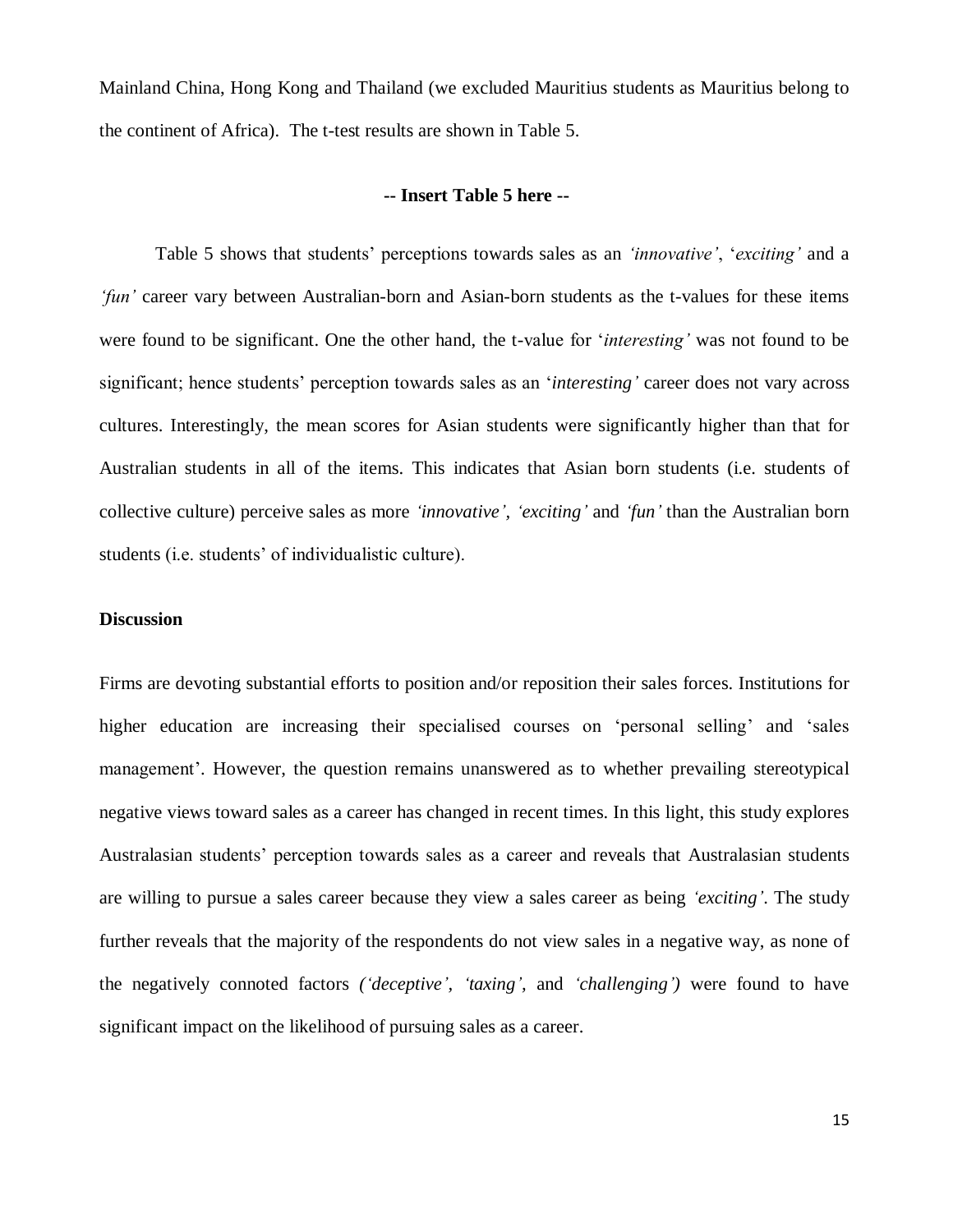The results emanating from this cross-national study differ from research undertaken by Bristow *et al*. (2006) who found that scepticism of sales as a career continues to exist even among students who had taken a sales course. Our findings also differ from the research findings of Barat and Spillan (2009: p. 57) whose findings *"reinforce the negative perception that students in general, harbour towards salespeople and/or a sales career"*. Our finding that students' perceptions towards a sales career are seen as *'exciting'* is more likely due to the positive influence of a university education that includes Sales Management as a core unit within its curriculum (Baalbaki *et al*., 2014; Concha *et al*., 2014; Baalbek *et al*., 2014). Sales management is therefore considered essential to students pursuing studies in marketing, given that a large percentage of new graduates will commence their careers in some level of sales. All participants in this study completed the Sales Management unit.

We further suggest that this positive view of sales as a career emanates from specific sales skills taught within the core unit of Sales Management. Such skills help to diffuse the negative views of sales that prevail, and assist in educating students that a career in sales can be rewarding in terms of both intrinsic and extrinsic manner. This view is supported by existing literature (e.g. Baalbaki *et al*. 2014). Within the Sales Management unit, specific sales skills are taught by long term sales professionals who, in addition to their academic qualifications, have extensive sales experience spanning a variety of professional selling organisations both in Australia and overseas. These industry /academic professionals engage students in work integrated (experiential hands on) learning (Mich *et al*., 2011). This goes some way to solve the problem raised by Loe and Inks (2014) regarding lecturers who teach advanced selling courses and who lack guidance.

Additionally, as a requirement of the Sales Management unit, students meet with industry sales professionals from a variety of sales organisations, (Leasher and Moberg, 2008) where they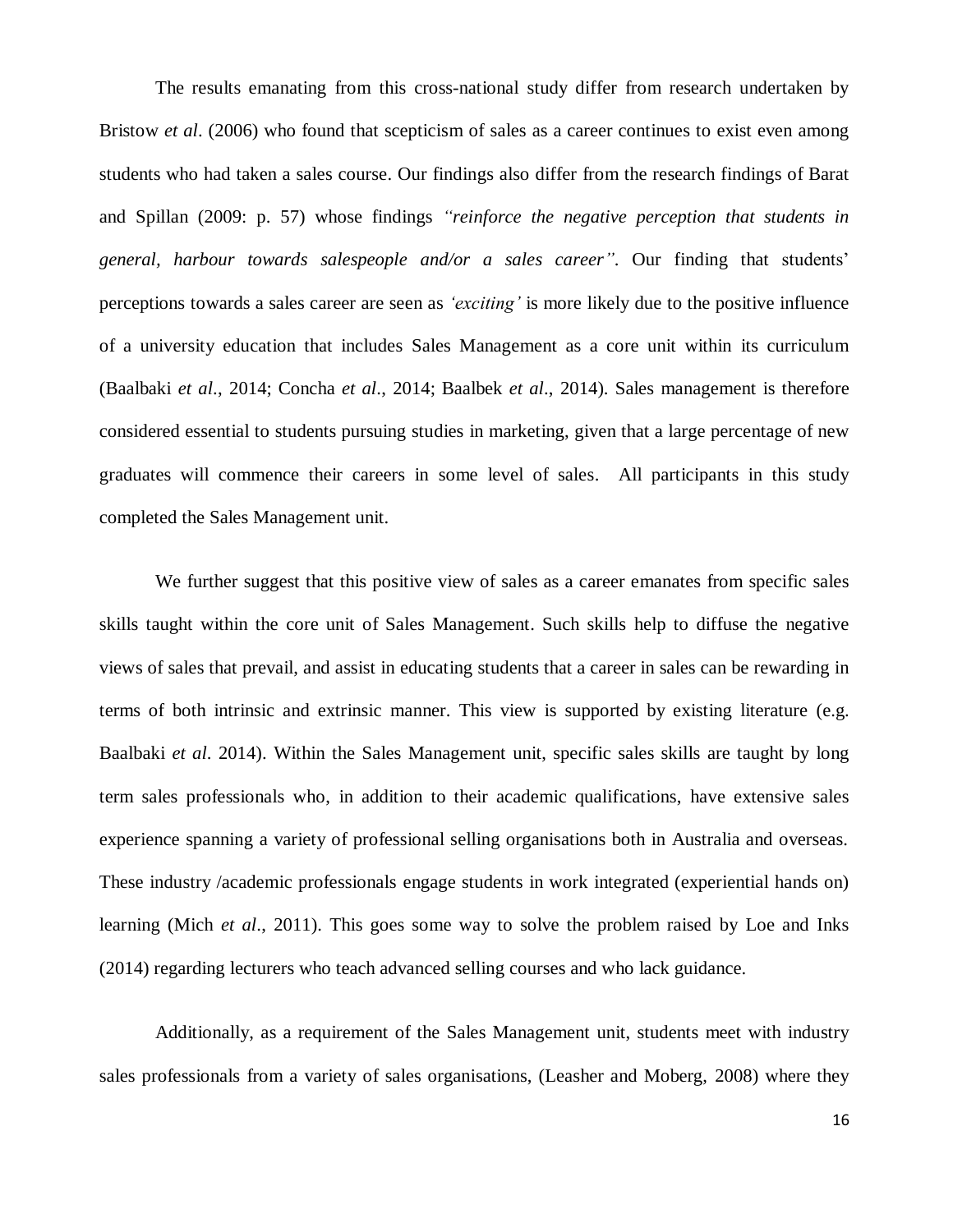discuss various aspects of sales, preparing them to be work ready (West, 2006; Butler, 2012). This is in line with Lagace and Longfellow (1989) who found industry interaction improves student attitudes toward sales rather than lecture-style sales courses (Baalbaki *et al*., 2014; Knights *et al*., 2014). When back on campus, students are actively engaged in exercises, role plays (Rocco and Whalen, 2014; Newberry and Collins, 2012; Sojka and Fish, 2008), and presentations. Cummins *et al*. (2015) suggest that using experienced salespeople to present classroom materials was very effective.

Moreover, students watch DVDs on different sales activities and other experiential methods (Baalbaki *et al*., 2014; Barat and Spillan, 2009). These activities are then compared with the interaction that they receive from visiting the professional selling organisations. Thus the university education is playing a key role in shifting the existing stereotypical negative views toward sales by offering different specialized sales related courses at under-graduate level. This view is supported by existing research (Bristow *et al*., 2006), who report a positive correlation between curricular exposure to sales and student interest pursuing a sales career. Amin *et al*. (1995) states that students not exposed to sales in academia have traditionally shown a negative attitude toward sales career. Sojka *et al*. (2000) also supports that educators can accurately reflect the attributes, challenges and opportunities of a selling position and can exert a stronger influence on students' consideration of sales as a preferred career. This view is not just limited to sales, as students from other disciplines (such as accounting) also affirm that a major influence on career decisions emanated from the academic community (Kuzma *et al*., 2009; Jackling and Calero, 2006). Therefore, considerable research has confirmed that the instructor is one of the key factors that shape students' attitudes towards a career (Concha *et al*., 2014; Curran and Rosen, 2006).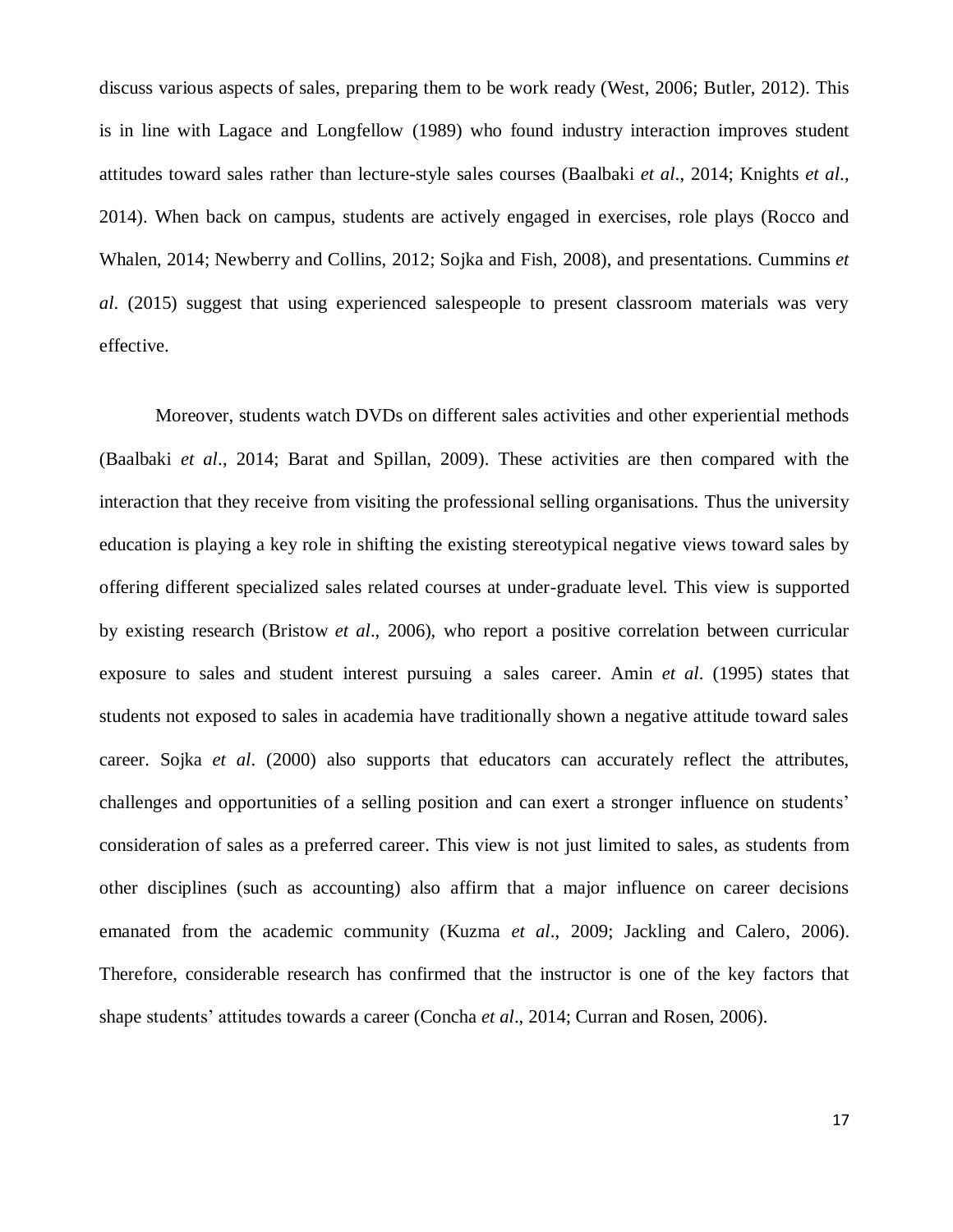The study reveals that Asian students view a sales career as more exciting, innovative and fun than Australian students as the mean scores for Asian students were found to be significantly higher than that for Australian students for the scale items of *'innovative', 'exciting'* and *'fun'*. This result is found to be counter-intuitive as Australia is considered to be more individualistic that Asian countries. Our finding is supported by Karakaya *et al*. (2011), who through a cross-cultural study, found that the mean score (3.37) of likelihood of pursuing a professional sales career for Turkish respondents (primarily collectivist society) was higher than the mean score of respondents from the U.S. (3.20) and Switzerland (3.18). Notably, both the U.S. and Switzerland are considered as being more individualistic societies than Turkey.

Our finding shows that the positive perception of sales as a career path is similar across countries. As evident from the diverse countries of birth of our respondents, where 35.5% are from Malaysia, 16.7% are from Australia with the remainder (47.8%) from numerous other countries such as Indonesia, Singapore, Mainland China, Hong Kong, and Thailand. Thus, by being crossnational, this study addresses one of the key limitations of Bristow *et al*. (2006), whose findings lacked generalizability due to lack of ethnic diversity in the sample. This study further revealed that there is no significant difference between male and female students' perceptions towards a sales career. This is an important finding because both males and females essentially believe that the sales profession is *'exciting'*. The findings of this study are supported by Belizza and Hasty (2001) who examined the effects of gender on managerial response to salespersons' ethical decisions; and suggested that if differences exist between male and female decisions, they are related to the specific situation and individual characteristics rather than gender. This is in line with Potrafke (2015), who mentioned that the consequences of globalization has promoted gender equality.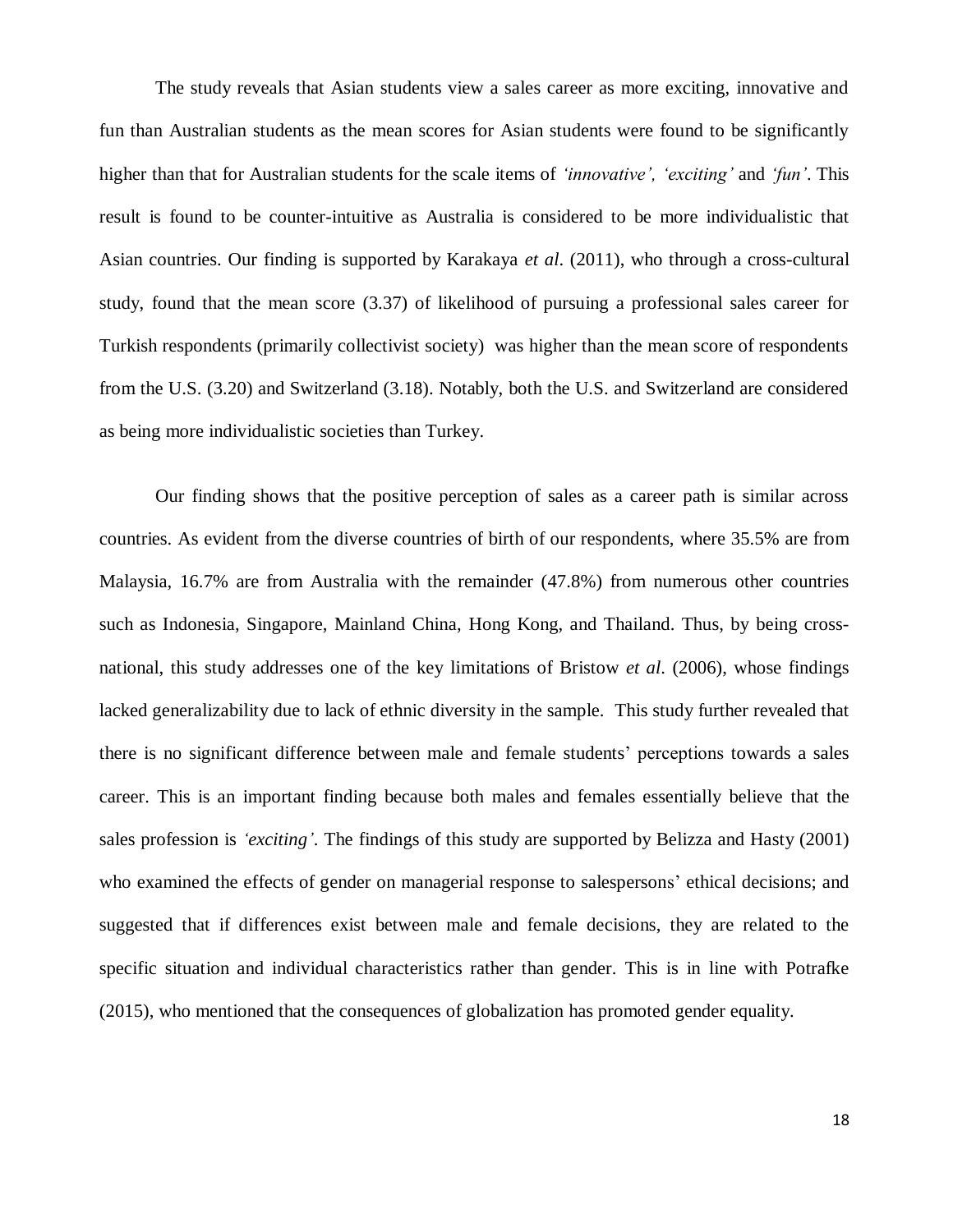#### **Implications**

This study offers significant theoretical and managerial implications. It extends the extant sales literature in the following ways. Firstly, the study reveals that students view sales as an 'exciting' career as opposed to past stereotypical negative impression toward a sales career. Secondly, it reveals that the perception of sales as an 'exciting' career is similar across culture and gender. Thirdly, it addresses one of the key limitations of *et al*. (2006) whose findings lacked generalizability due to lack of ethnic diversity in the sample, suggesting the use of multiple locations to capture a diverse cultural mix of respondents within the homogeneous student cohort. This view is supported by Fournier *et al*. (2014) who advise that the empirical research that exists in the sales literature is mostly based on a single-country sample. Fourth, this study identifies a four factor model of influencing students' perception towards a sales career. The identified factors are novel, psychometrically sound, and thus extend existing sales literature. Finally, this study indicates that Asian born students perceive sales as more 'innovative', 'exciting' and 'fun' than the Australian born students.

This study offers significant implications for sales and marketing practitioners. Its findings indicate that students' perception towards a sales career have changed in recent times. Students now view a sales career as being 'exciting', which is supported by the satisfying factor of the Herzberg's two factor model of motivation. It is directly related to the job content and contributes to personal fulfilment. This is in line with our previous discussion that students of  $21<sup>st</sup>$  century intend to pursue a sales career due to the inherent nature of the sales job that contributes to achievement, personal development and fulfilment.

The perception of sales as an '*exciting'* career is of particular interest to sales and marketing managers as well as to recruiters (Bahhouth *et al*., 2011). Sales managers and recruiters need to be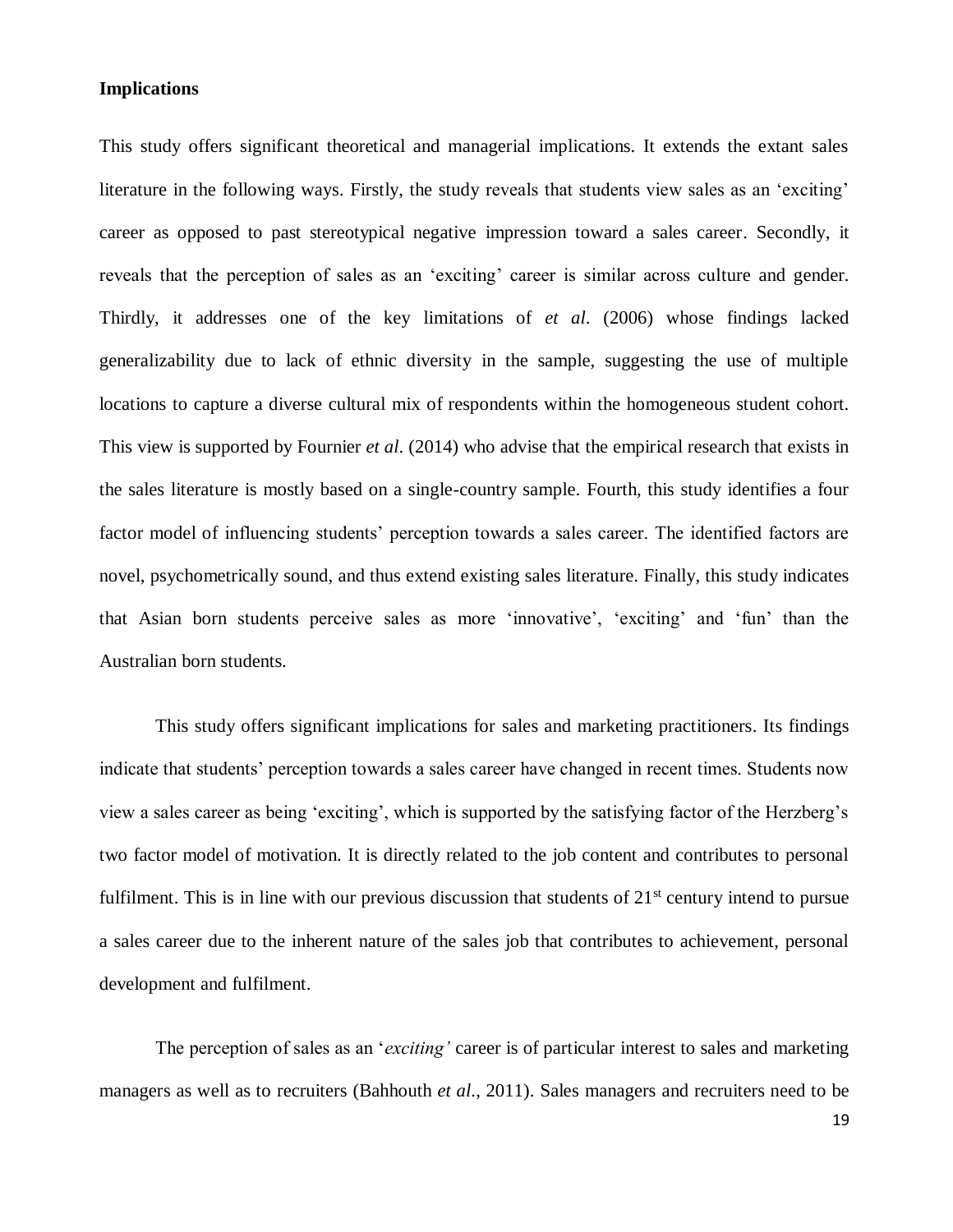aware of the key attributes of a sales career (Rahman *et al*., 2014; Waldeck *et al*., 2010) and the perceptions of the incumbents (Sohail, 2004), which will help them to develop and implement an effective sales force plan. Given the high cost associated with recruitment, selection and training of the sales force and the negative consequences of selecting the wrong person for a sales position, the findings of this study will help sales managers and recruiters in crafting effective advertisements for sales positions and selecting the right people; those who perceive sales as being exciting and fun. For example sales careers could be promoted by emphasizing the positive aspects of a sales position i.e. exciting, salesperson's value to society, sales ethics (Cummins *et al*., 2015), flexibility and work life balance (Sojka et al. 2000), thereby encouraging students to pursue a sales career (Sohail, 2004; Cummins *et al*., 2016).

In addition, findings of this study are extremely relevant to the Australian higher education sector. Australia is a multi-cultural society with major trading partners in South East Asia. This is reflected in the high percentage of South East Asian students pursuing their undergraduate studies in Australian universities. However, many business graduates lack practical skills (Stringfellow *et al*., 2006) and a lack of understanding of the requirements of today's sales professionals, which can be attributed to students' lack of willingness to pursue sales careers. Hence, the identification of *'perceptual factors'* that influence the choice of a sales career is critical for both students and businesses.

From recruitment perspective, if sales force recruiters understand the perceptions of students regarding sales as a career, they will be more likely to discuss those relevant factors with potential candidates. Therefore, understanding the perceptions that students have about a sales career enables employers to target those specific requirements and discuss them with prospective employees during interviews (Lee *et al*., 2007). Findings of this study indicate interrelationships between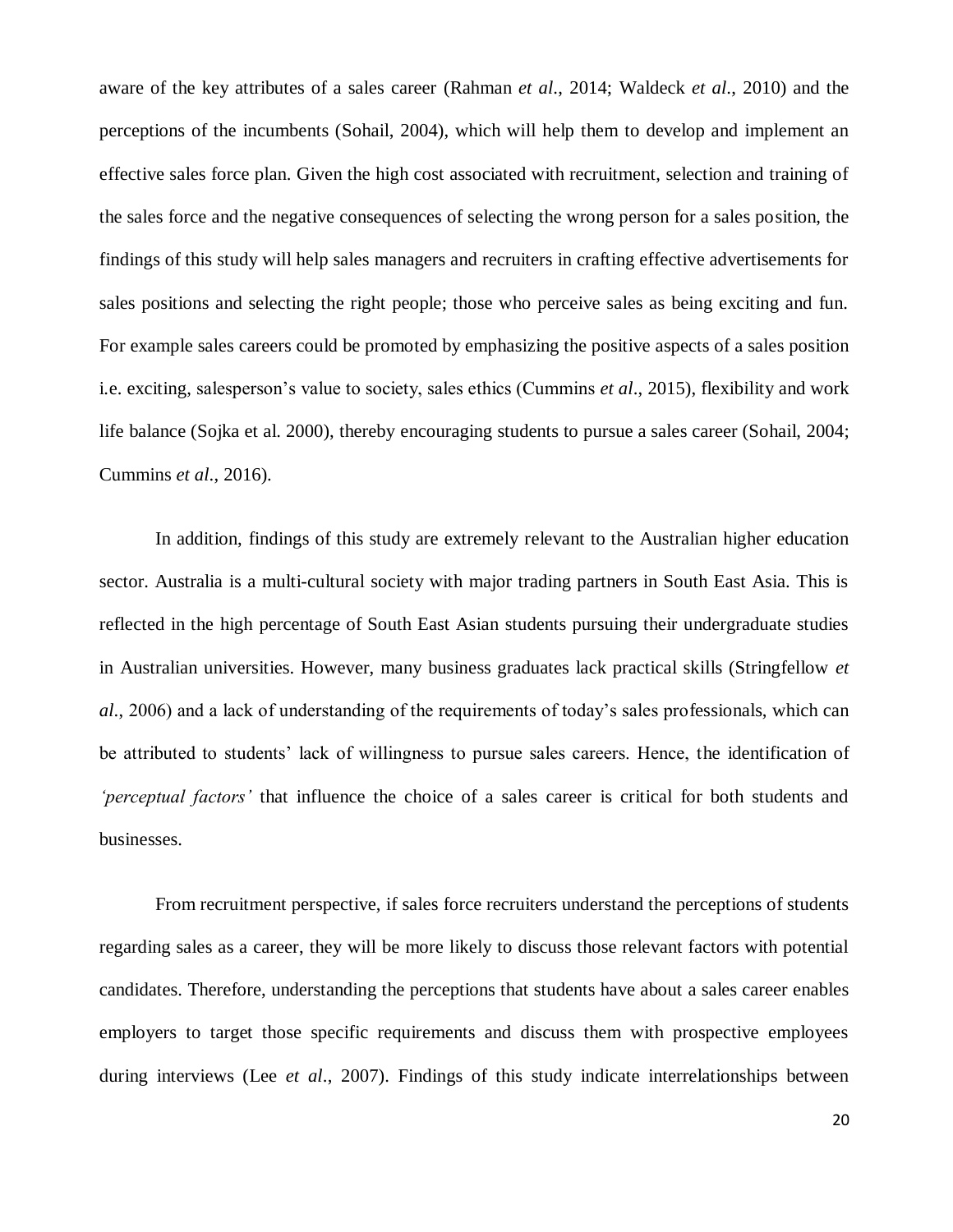education and industry in developing positive attitudes towards sales careers by creating an industry-academia interface for an increased industry-academia connectedness. This view is supported by Cummins *et al*. (2016) whose research showed that educational intervention positively impacted students' perceptions of a sales career. This is because, academic staff of a university act as 'change agents' who are in the position of encouraging students' attitudes and perceptions toward a sales career (Pettijohn and Pettijohn, 2009). As a result graduating students become interested in a sales career and feel interested to stay longer in the sales jobs once they secure a position. This in turn will contribute to reducing employee turnover and thus save costs for the firm*.*

Our finding that Asian students perceive sales as more *'innovative', 'exciting'* and *'fun'* than Australian students has significant implications for sales managers and recruiters, who have been paying attention to diversifying their sales force (DelVecchio and Honeycutt, 2000). Although prior research has focused on students' attitudes towards a sales career, only a few of these studies specifically relate to the ethnicity of students (Fournier *et al*., 2014). As multicultural countries like Australia have large migrant populations, companies will increasingly feel the need to attract sales people from diverse ethnic backgrounds. This is relevant for global and/or multinational firms who market products and brands across the world (Paul, 2015). Thus our findings offer empirical evidence that will help marketing practitioners in selecting sales persons from diverse ethnic background and those who view sales careers as being innovative and exciting (Fournier *et al*., 2014).

#### **Limitations and Future Research Directions**

As with all other research, our study has limitations. First, despite the fact that this study is a cross national study where five different countries namely Australia, Singapore, Hong Kong, Malaysia and Mauritius were involved, the research was primarily under the control of one university.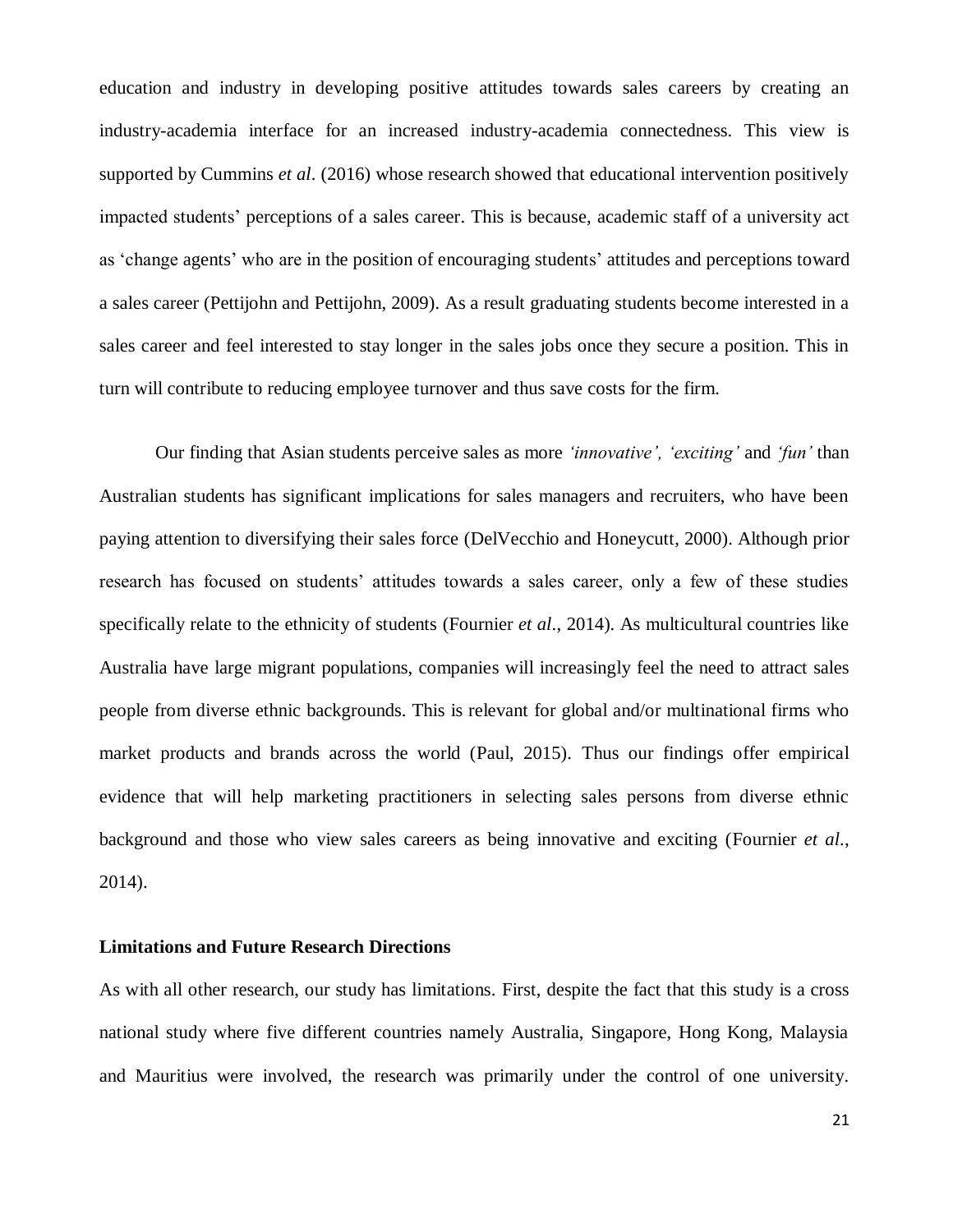Accordingly the perception towards a sales career could have been different if the data were collected from independent universities and/or other countries. Second, significant difference was noted between Australian and Asian students' perceptions towards sales as an exciting, innovative and fun career. Since Asia is the largest continent with different cultures, religions and races, it is prudent to interpret and generalize our finding with caution. Third, as we measured intention to pursue a sales career through a single item measure, future research could consider measuring intention to pursue a sales career using multi-item measures. Fourth, whilst this study uses a purposive sample of a student cohort to reveal the significance of the *'excitement'* that a sales career generates, more rigorous sampling techniques could be adopted in future research in order to explore the attitudes towards a sales career. Fifth, although no statistically significant differences were noted between genders in terms of perceptions of a sales career, the significant differences between Australian and Asian-born students suggest an in-depth study on these groups. Sixth, future research can focus on the cross-cultural examination based on the Hofstede (1980)'s different cultural dimensions in order explore whether the cultural dimensions have any moderating influence in relationship between the factors influencing a sales career and intention to pursue a sales career. Seventh, this study is exploratory in nature and the factors influencing students' perception toward a sales career were developed based on the finding derived from exploratory factor analysis. Although we confirmed the scale items of the four factors using confirmatory factor analysis, yet more robust scale development procedure can be adopted to offer the scale items for factors relating to perception of a sales career. Eighth, we collected data regarding the factors influencing students' intention to pursue a sales career from both Australian and Asian born students across multiple campuses of the university located in different countries. Future study may focus on conducting a comparative study covering multiple countries and test the model using the multi country data with more methodological rigour. Finally, future investigation could apply pre and post examination of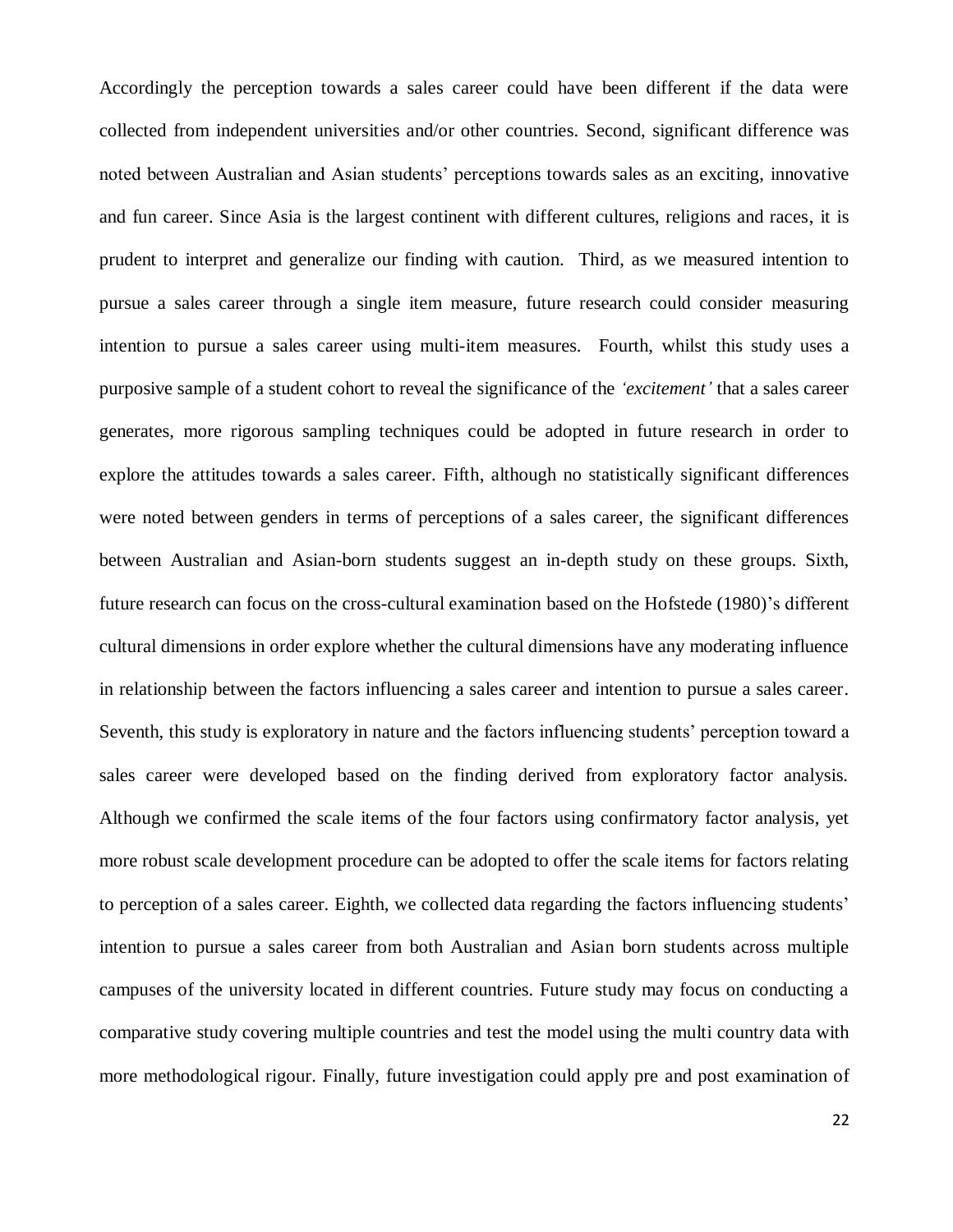the perceptions of students who enrol in a sales management unit by asking them at the beginning of the semester and at the end when they have completed the sales course. This would lead to determine whether their perceptions of a sales career shifts after they have been exposed to the course as opposed to the beginning when they had no prior theoretical understanding of what Sales Management entails.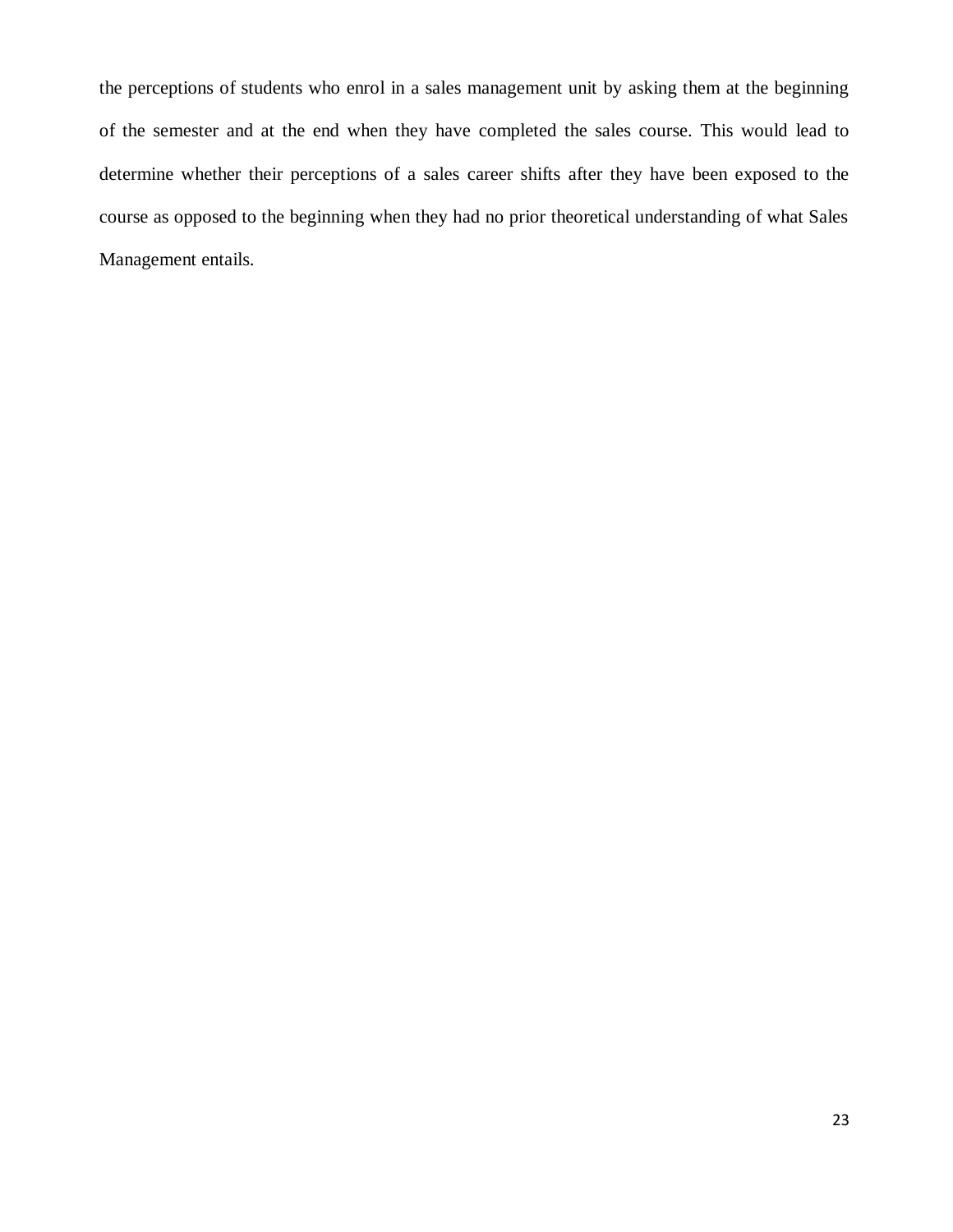#### **References**

- Agnihotril, R., Bonney, L. Dixon, A. Erffmeyer, R. Pullins, E. Sojka, J. and West, V. (2014), "Developing a Stakeholder Approach for Recruiting Top-Level Sales Students", *Journal of Marketing Education,* Vol. 36 No. 1, pp. 75-86.
- Amin, S.G., Hayajneh, A.F. and Nwakanma, H. (1995), "College students' views of sales jobs as a career: an empirical investigation", *American Business Review*, Vol. 13 No. 2, pp. 54-60.
- Anderson, R.E., Dixon, A.L., Jones, E., Johnston, M.K., LaForge, R.W., Marshall, G.W., and Tanner, J.F. (2005). "The scholarship of teaching in sales education", *Marketing Education Review*, Vol. 15 No*.* 2, pp.1-10.
- Baalbaki, S., Black, G.S., Lee, J.D. and Sherwood, S.G. (2014), ["Attitudes, opinions, and](http://wscholars.com/index.php/ajbm/article/view/548)  [characteristics: creating a profile of sales students"](http://wscholars.com/index.php/ajbm/article/view/548), *American Journal of Business Management,* Vol. 3 No. 3, pp. 130-142.
- Bagozzi, R.P., Belschak, F. and Verbeke, W. (2010), "The role of emotional wisdom in salesperson's relationships with colleagues and customers", *Psychology and Marketing*, Vol. 27 No. 11, pp. 1001-1031.
- Bagozzi, R.P. and Yi, Y. (1988), "On the evaluation of structural equation models", *Journal of the Academy of Marketing Science*, Vol. 16 No*.* 1, pp. 74-94.
- Bahhouth, V., Spillan, J.E. and Józefowski, B. (2011), ["Predictive power of personal factors in](http://www.tandfonline.com/doi/abs/10.1080/10669868.2011.626988)  [studying students' perception of sales profession in Poland"](http://www.tandfonline.com/doi/abs/10.1080/10669868.2011.626988), *Journal of East-West Business,* Vol. 17 No 4, pp. 195-212.
- Bahhouth, V., Spillan, J. and Karsaklian, E. (2014), ["Are students driven by negative or positive](http://libres.uncg.edu/ir/uncp/f/Are%20Students%20Driven%20by%20Negative%20or%20Positive%20Perception%20about%20Sales%20Profession%20in%20France.pdf)  [perception about sales profession in France?"](http://libres.uncg.edu/ir/uncp/f/Are%20Students%20Driven%20by%20Negative%20or%20Positive%20Perception%20about%20Sales%20Profession%20in%20France.pdf) *European Journal of Business and Social Sciences,* Vol. 3 No.1, pp 16-32
- Bahhouth, V., Spillan, J., Maysami, R. and Liang, L. (2014), ["Does the personal trait play a](http://libres.uncg.edu/ir/uncp/f/Does%20the%20Personal%20Trait%20Play%20a%20Significant%20Role%20on%20Chinese%20Students%E2%80%99%20Perception.pdf)  [significant role on Chinese students' perception of sales profession as a career?"](http://libres.uncg.edu/ir/uncp/f/Does%20the%20Personal%20Trait%20Play%20a%20Significant%20Role%20on%20Chinese%20Students%E2%80%99%20Perception.pdf) *International Journal of Humanities and Social Science,* Vol. 4 No. 1, pp. 29 – 37.
- Bahhouth, V., Spillan, J. and Mensah, E. (2013), "Predictive power of personal factors in studying students' perception of sales profession in Ghana", *International Journal of Business and Social Science,* Vol. 4 No. 7, pp. 291-296.
- Barat, S. and Spillan, J.E. (2009). "A cross country comparative analysis of students' perceptions of the sales profession: a look at U.S., Peru, and Guatemala", *Marketing Management Journal*, Vol. 19 No. 2, pp. 52-63.
- Barr, T.F. and McNeilly, K.M. (2002), "The value of students' classroom experiences from the eyes of the recruiter: information, implications and recommendations for marketing educators", *Journal of Marketing Education,* Vol. 24 No. 2, pp. 168-173.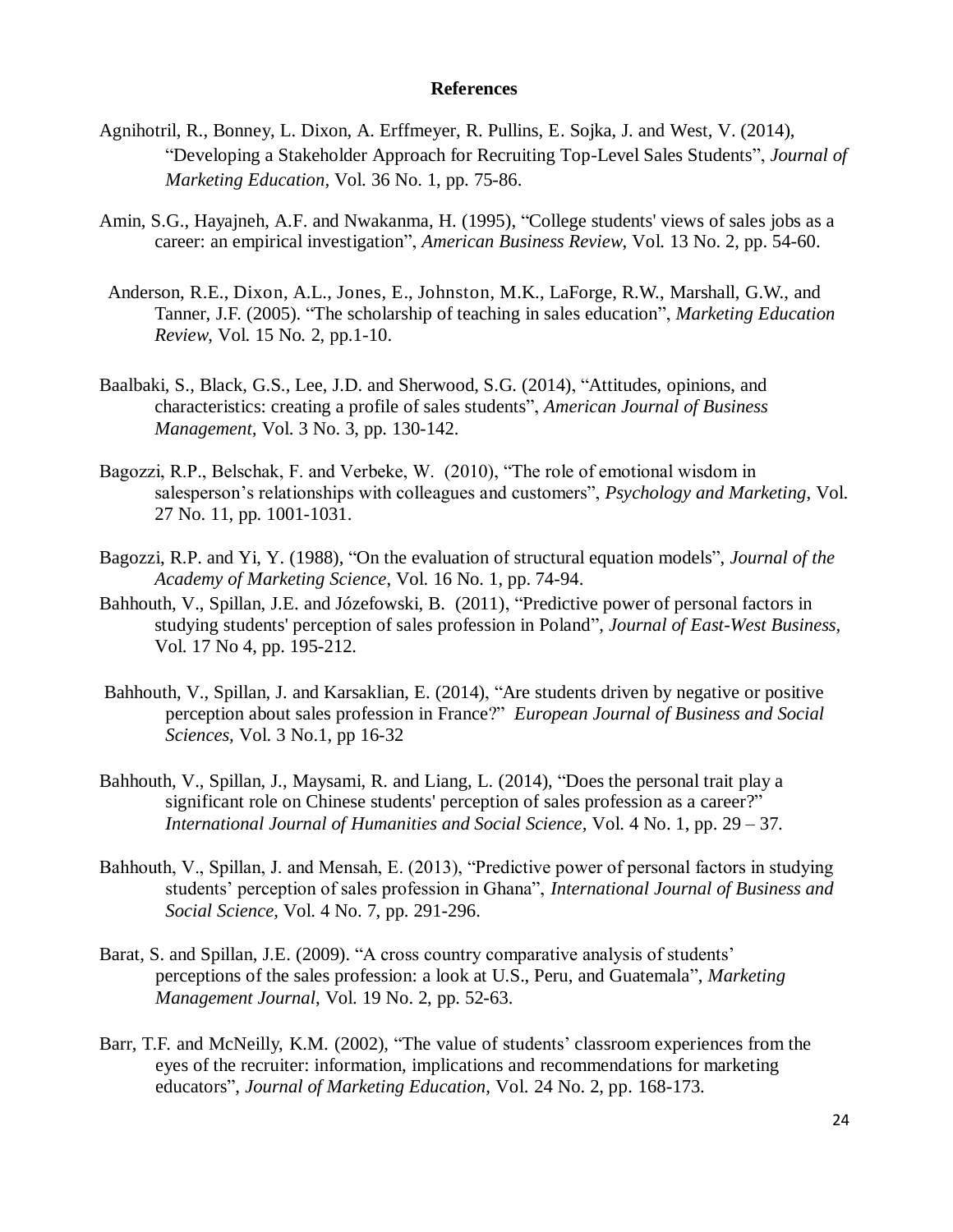- Bellizza, J.A. and Hasty, R.W. (2001), "The effects of a stated organisational policy on inconsistent disciplinary action based on salesperson gender and weight", *Journal of Personal Selling and Sales Management,* Vol. 21 No. 3, pp. 189-198.
- Blythe, J. (2005), *Sales and key account management*, Thomson Learning, London.
- Bolander,W., Bonney, L. and Satornino, C. (2014), "Sales education efficacy: examining the relationship between sales education and sales success", *Journal of Marketing Education,* Vol. 36 No. 2, pp. 169-181.
- Bristow, D.N., Amyx, D., Castleberry, S.B. and Cochran, J.J. (2011), *"*A cross-generational comparison of motivational factors in a sales career among Gen-X and Gen-Y college Students", *Journal of Personal Selling & Sales Management,* Vol. 31 No. 1, pp. 77–85.
- Bristow, D.N., Amyx, D. and Slack, J. (2006), "An empirical look at professional selling from a student perspective", Journal *of Education for Business*, Vol. 81 No. 5, pp. 242-249.
- Bristow, D.N. and Gulati, R. (2002), "The teaching of sales related courses at the university level: an empirical look from the sales manager's perspective", *Journal of Selling and Major Account Management*, Vol. 4 No. 3, pp. 25-43.
- Bristow, D.N., Gulati, R. and Amyx, D. (2006), "A look at professional selling from the students' perspective: a replication and extension", *Marketing Management Journal,* Vol. 16 No. 1, pp. 88-103.
- Burnett, M., Pettijohn, C. and Keith, N. (2008), "A comparison of the ethical perceptions of prospective personal selling and advertising employees" , *Marketing Management Journal*, Vol. 18 No. 1, pp. 77-83.
- Bush, A., Bush, V., Oakley, J. and Cicala, J. (2014), "F.ormulating undergraduate student expectations for better career development in sales: a socialization perspective", *Journal of Marketing Education*, Vol. 36 No. 2, 120-131
- Butaney, G. T. (2007), "A commentary on 'undergraduate education: the implications of crossfunctional relationships in business marketing –the skills of high-performing managers", *Journal of Business-to-Business Marketing*, Vol. 14 No. 1, pp. 103-109.
- Butler, D.D. (2012). "Take a professional to lunch: A process to establish a professional network", *Marketing Education Review*, Vol. 22 No. 1, pp. 39-40.
- Caballero, R. and Joonas, K. (2009), "Mexican students' attitudes towards personal selling: an exploratory investigation", *AIMS International,* Vol 3 No. 3, pp. 221-240.
- Carless, S.A. (2005), "Person–job fit versus person–organization fit as predictors of organizational attraction and job acceptance intentions: a longitudinal study", *Journal of Occupational and Organizational Psychology,* Vol. 78 No. 3, pp. 411–429.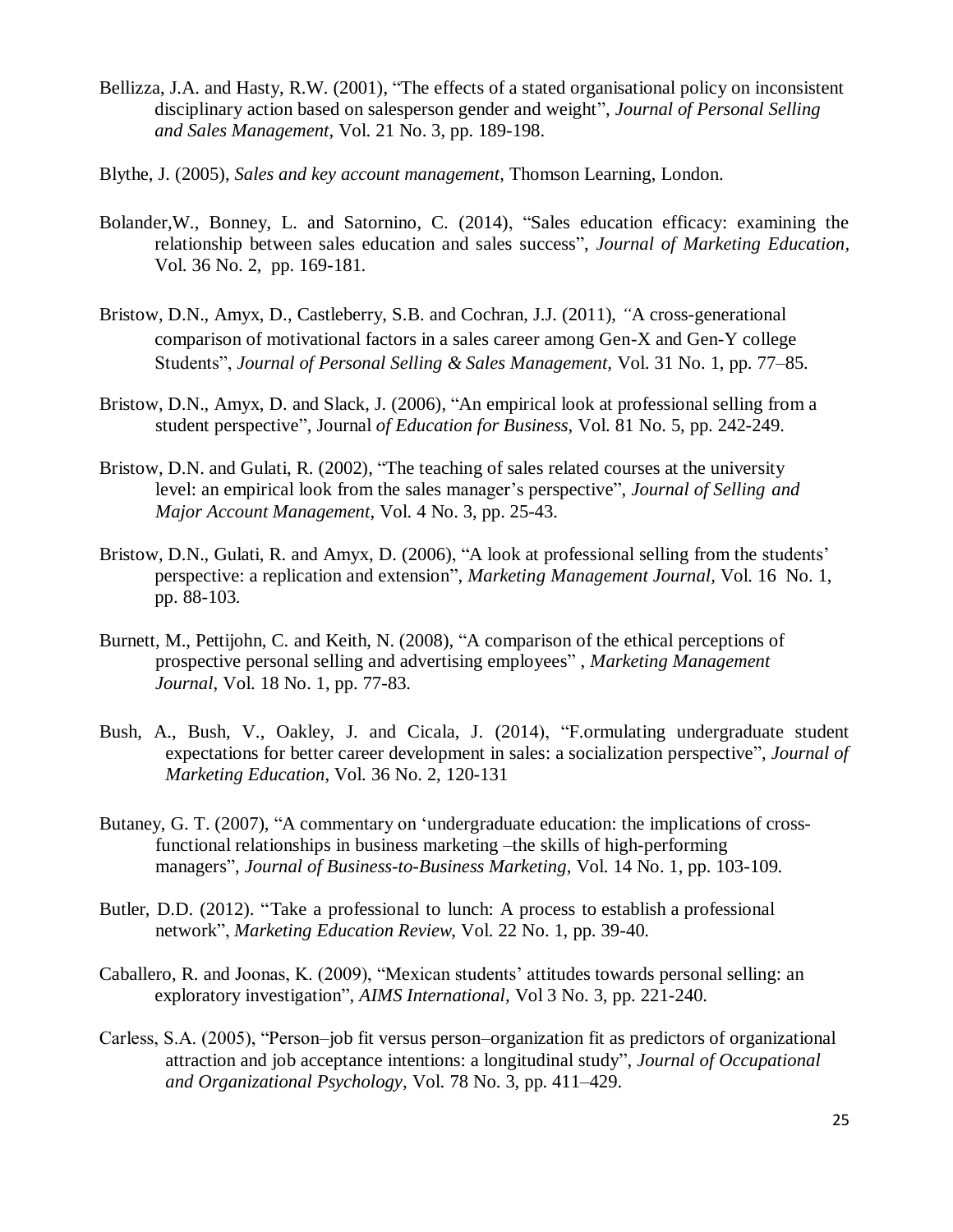- Chatman, J.A. (1991), "Matching people and organizations: selection and socialization in public accounting firms", *Administrative Science Quarterly,* Vol. 36 No. 3, pp. 459–484.
- Claar, V.V., TenHaken, V.R. and Frey, R. (2009), "Entrepreneurial attitudes of MBA students in the United States relative to the CIS: the case of Armenia", *International Business & Economics Research Journal,* Vol. 8 No. 2, p. 67-76.
- Collins, M.K., Newberry, R. and Tyler, L. (2012), ["Recruiting recent graduates for entry level sales](http://asbbs.org/files/2011/JBBS_24.3_Fall_2012.pdf#page=149)  [positions: aligning message and media with student expectations"](http://asbbs.org/files/2011/JBBS_24.3_Fall_2012.pdf#page=149), *Journal of Business and Behavioural Sciences,* Vol. 24 No 3, pp. 148-160.
- Concha, A., Kumar, P.; Tarasil, C. and Wilson, H. (2014), ["Selling sales factors influencing](http://jmd.sagepub.com/content/36/2/94.short)  [undergraduate business students' decision to pursue sales education"](http://jmd.sagepub.com/content/36/2/94.short), *Journal of Marketing Education,* Vol. 36 No. 2, pp. 94 -104.
- Cummins,S.W.; Peltier, J.W.; Pomirleanu, N.; Cross, J. and Simon, R. (2015), "Evaluating educational practices for positively affecting student perceptions of a sales career", *Journal of Marketing Education,* Vol. 37 No. 1, pp. 25-35.
- Cummins, S., Loe, T. and Peltier, J.W. (2016), "Using sales competition videos in a principles of marketing class to improve interest in a sales career", *Journal of Advancement of Marketing Education*, Vol. 24 special issue, pp. 16.21.
- Curran, J.M. and Rosen, D.E. (2006), "Student attitudes toward college courses: an examination of influences and intentions", *Journal of Marketing Education*, Vol. 28 No. 2, pp. 135-148.
- Dawis, R.V. and Lofquist, L.H. (1984), *A Psychological Theory of Work Adjustment: An Individual-Differences Model and Its Applications,* University of Minnesota Press, Minneapolis.
- DeCarlo, T.E., Rody, R.C. and DeCarlo, J.E. (1999), "A cross national example of supervisory management practices in the sales force", *Journal of Personal Selling and Sales Management*, Vol. 19 No. 1, pp. 1-14.
- Deeter-Schmelz, D.R., and Kennedy, K.N. (2011), "A global perspective on the current state of sales education in the college curriculum", *Journal of Personal Selling and Sales Management*, Vol. 31 No. 1, pp. 55-76.
- DelVecchio, S. and Honeycutt, Jr. (2002), "Explaining the appeal of sales careers: a comparison of black and white college students", *Journal of Marketing Education*, Vol. 24 No. 1, pp. 56–63.
- DelVecchio, S., and Honeycutt, E.D. (2000), "An investigation of African-American perceptions of sales careers", *Journal of Personal Selling and Sales Management* Vol. 20 No. 1, pp. 43-52.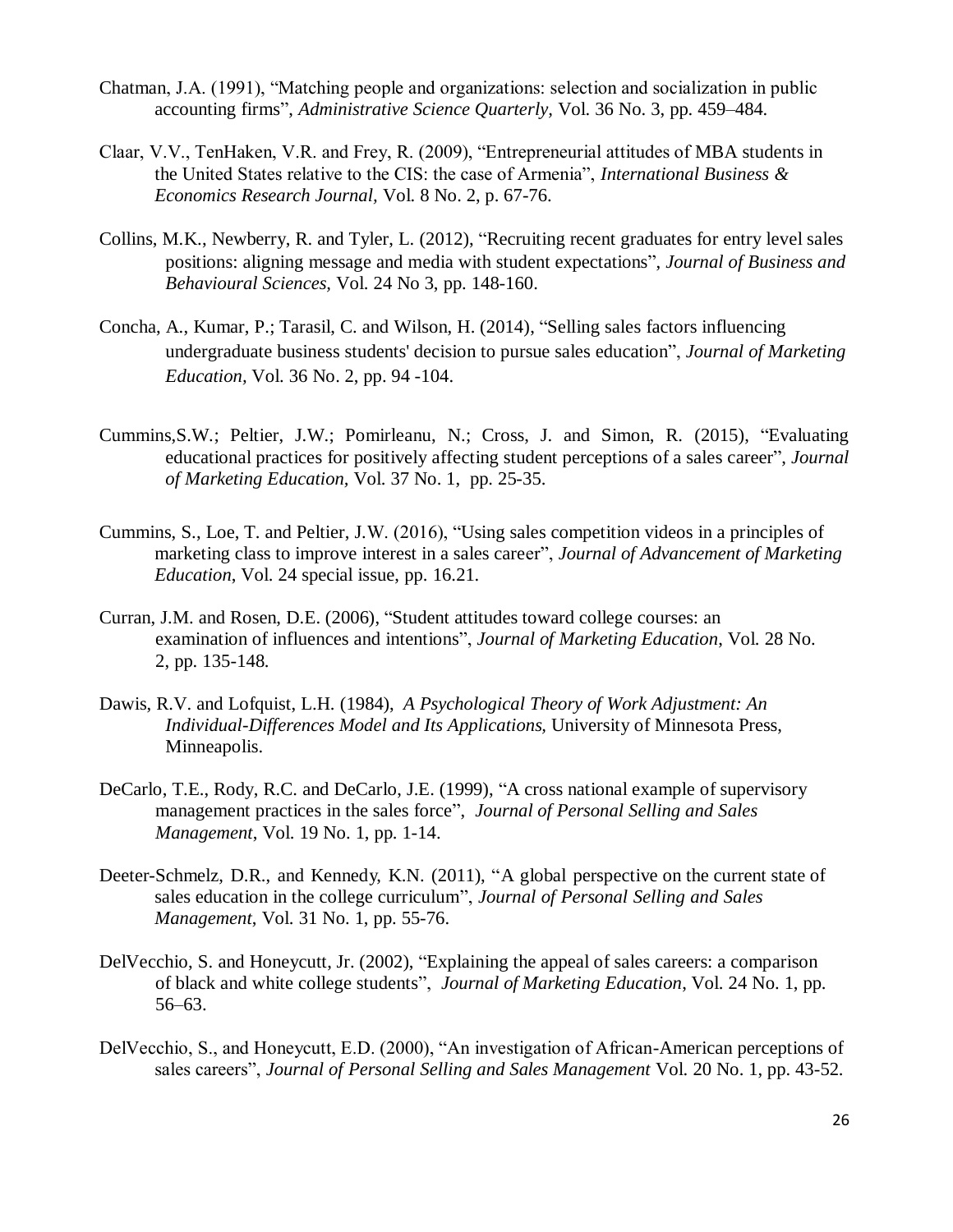- Dixon, A.L. and Tanner, J. F. (2012), "Transforming selling: why it is time to think differently about sales research", *Journal of Personal Selling & Sales Management,* Vol. 32 No. 1, pp.  $9 - 13$ .
- Donavan, T.D., Brown, T.J. and Mowen, J.C. (2004), "Internal benefits of service-worker customer satisfaction, commitment, and organizational citizenship behaviours", *Journal of Marketing,* Vol. 68 No.1, pp. 128–146.
- Dubinsky, A.J. (1980), "Recruiting college students for the sales force", *Industrial Marketing Management*, Vol. 9 No. 1, pp. 37-45.
- Duke, C.R. (2002), "Learning outcomes: comparing student perceptions of skill level and importance", *Journal of Marketing Education*, Vol. 24 No. 3, pp. 203-217.
- Dwyer, S., Orlando, R. and Shepherd, C.D. (1998), "An exploratory study of gender and age matching in the salesperson-prospective customer dyad: testing similarity-performance predictions", *Journal of Personal Selling and Sales Management*, Vol. 18 No. 4, pp. 55- 69.
- Eldridge, R. (2008), "Getting wise to the ways of the Ys . . . or Not", *Personnel Today,* September 16, p. 18.
- Fogel, S., Hoffmeister, R.R. and Strunk, D.P. (2012), "Teaching sales", *Harvard Business Review*, Vol. 90 No. 7, pp. 94 - 99.
- Fournier, C.; Cheron, E.; Tanner, J.F.; Bikanda, P.J. and Wise, J.A. (2014), "A cross-cultural investigation of the stereotype for salespeople: professionalizing the profession", *Journal of Marketing Education,* Vol. 36 No. 2, pp. 132-143.
- Fornell, C. and Larcker, D.F. (1981), "Structural equation models with unobservable variables and measurement error: algebra and statistics", *Journal of Marketing Research,* Vol. 17 No. 3, 382-388.
- Frese, M., Fay, D., Hilburger, T., Leng, K. and Tag, A. (1997), "The concept of personal initiative: operationalization, reliability and validity in two German samples", *Journal of Occupational and Organisational Psychology*, Vol. 70 No. 2, pp. 139-161.
- Galea, C. (2005), "In high demand", *Sales and Marketing Management*, Vol. 15 June, p. 9.
- Gerbing, D.W. and Anderson, J.C. (1988), "An updated paradigm for scale development incorporating uni-dimensionality and its assessment", *Journal of Marketing Research,* Vol. 25 No. 2, 186-192.
- Gong, W. (2003), "Chinese consumer behaviour: a cultural framework and implementations", *Journal of the American Academy of Business*, Vol. 3 No. 1/2, pp. 373–384.
- Gray, D.M., Peltier, J.W. and Schibrowsky, J.A. (2012), "The journal of marketing education: past, present, and future", *Journal of Marketing Education*, Vol. 34 No. 3, pp. 217-237.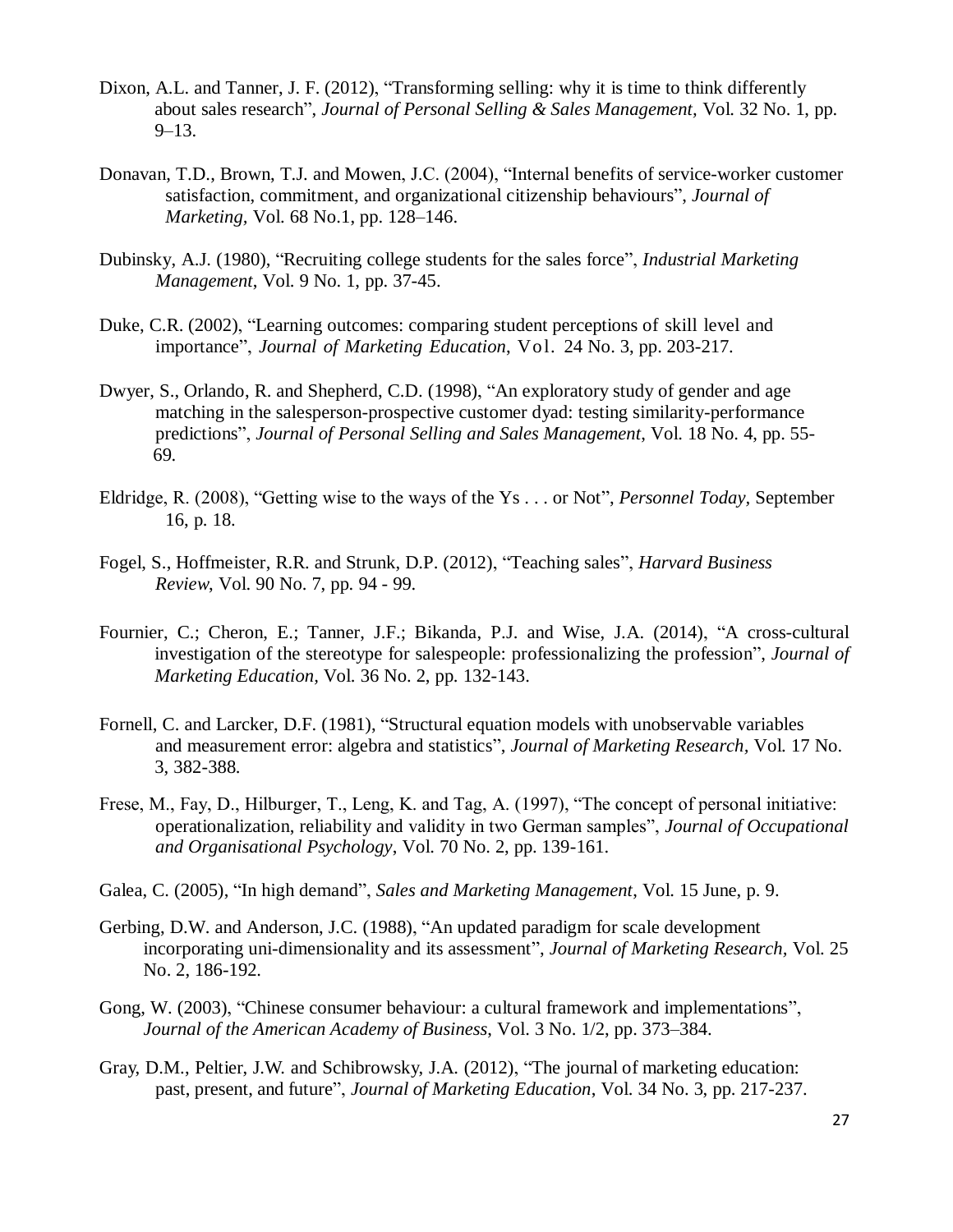- Hair, J.F., Anderson, R.E., Babin, B.J. and Mehta, R. (2009), *Sales Management: Building Customer Relationships and Partnerships*, Houghton Mifflin, NY.
- Hair, J.F., Black, W.C., Babin, B.J. and Anderson, R.E. (2010), *Multivariate Data Analysis: A Global Perspective*, 7th ed., Pearson Education, Inc., NJ.
- Hartman, K.B. (2006), "Television and movie representations of salespeople: beyond Willie Loman", *Journal of Personal Selling and Sales Management,* Vol. 26 No. 3, pp. 293–292.
- Hawes, J.M., Rich, A.K. and Widmier, S.M. (2004), "Assessing the development of the sales profession", *Journal of Personal Selling and Sales Management*, Vol. 24 No. 1, pp. 27- 37.
- Healy, W.J., Taran, Z. and Betts, S.C. (2011), "Sales course design using experiential learning principles and Bloom's taxonomy", *Journal of Instructional Pedagogies*, Vol. *6* No. 1, pp. 1-10.
- Herche, J., Swenson, M.J. and Verbeke, W. (1996), "Personal selling constructs and measures: emic versus etic approaches to cross-national research", *European Journal of Marketing*, Vol. *30 No.* 7, pp. 83-97.
- Herzberg, F. (1966), *Work and the Nature of Man,* World, Cleveland.
- Hofstede, G. (1980), *Cultures consequences: International differences in work-related values,* Sage, Beverley Hills, CA.
- Holland, J.L. (1997), *Making Vocational Choices: A Theory of Vocational Personalities and Work Environments,* 3rd ed., Psychological Assessment Resources, Odessa, FL.

Honeycutt, E.D., and Ford, J.B. (1995), "Guidelines for managing an international sales force," *Industrial Marketing Management,* Vol. 24 No*.* 2, pp. 135-144.

- Honeycutt, E.D., Ford, J.B., Swenson, M.J. and Swinyard, W. (1999), "Student preferences for sales careers around the Pacific-Rim", *Industrial Marketing Management*, Vol. *28* No. 1, pp. 27-36.
- Honeycutt, E.D. and Thelen, S. (2003), "Education, attitudes, and career intent in the Philippines", *Marketing Education Review*, Vol. 13 No.3, pp. 65-72.
- Jackling, B. and Calero, C. (2006), "Influences on undergraduate students' intentions to become qualified accountants: evidence from Australia", *Accounting Education: an International Journal*, Vol. 15 No. 4, pp. 419-438.
- James, W.L. and Sonner, B.S. (2001), "Just say no to traditional student samples", *Journal of Advertising Research,* Vol. 41 No*.* 5, pp. 63-71.
- Karakaya, F., Quigley, C. and Bingham, F. (2011), "A cross-national investigation of student intentions to pursue a sales career", *Journal of Marketing Education,* Vol. 33 No. 1, pp. 18-27.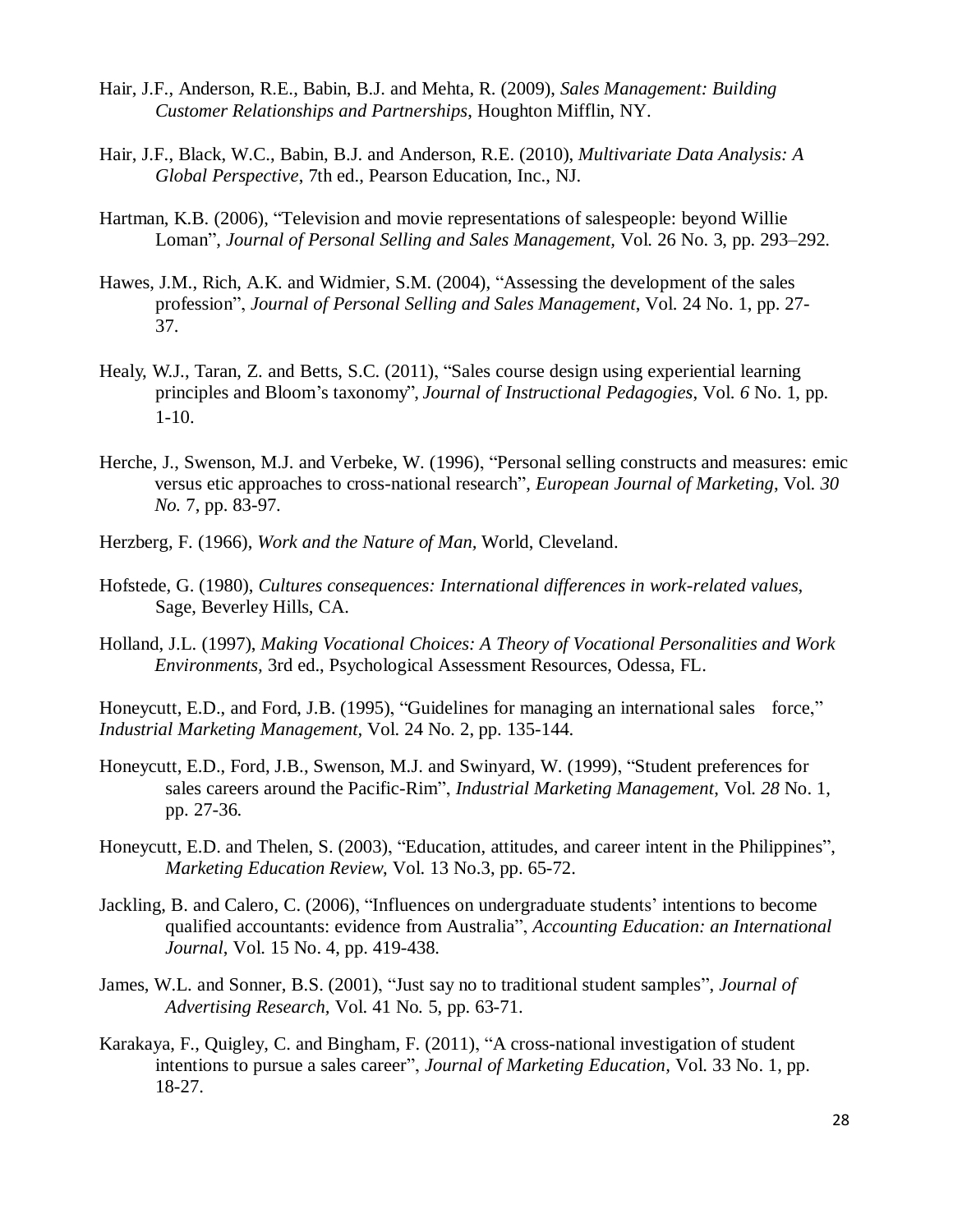- Kavas, A. (2003), "African-American students' attitudes toward personal selling as a career", *Negro Educational Review*, Vol. 54 No*.* 1-2, pp. 31-38.
- Kelan, E. (2008), "Generational and gender transformations", *Personnel Today,* September 16, 38- 39.
- Kerin, R.A., Hartley, S.W. and Rudelius, W. (2009), *Marketing,* 9th ed., McGraw-Hill Irwin, Boston, MA.
- Klein, T.A., Laczniak, G.R. and Murphy, P.E. (2006), "Ethical marketing: a look on the bright side", *Marketing Management Journal*, Vol. 16 No. 1, pp. 228-243.
- Kline, R.B. (2005), *Principles and Practices of Structural Equation Modelling*, 2<sup>nd</sup> ed., Guildford Press, NY.
- Knights, P, Mich, C.C. and Manion, M.T. (2014). The role of self-efficacy in sales education, *Journal of Marketing Education,* Vol. 36 No. 2, pp. 156-168.
- Kuzma, A.T., Kuzma, J.R. and Thiewes, H.F. (2009), ["Students' expectations of a](http://www.cluteinstitute.com/ojs/index.php/AJBE/article/view/4069) career in Sales: a [comparison of finance and marketing majors"](http://www.cluteinstitute.com/ojs/index.php/AJBE/article/view/4069), *American Journal of Business Education (AJBE),* Vol 2 No. 5, pp. 45-52.
- Lagace, R.R. and Longfellow, T.A. (1989), "The impact of class- room style on student attitudes toward sales careers: a comparative approach", *Journal of Marketing Education*, Vol. 11 No. 3, pp. 72-77.
- Lassk, F.G., Ingra, T.N., Kraus, F. and DiMascio, R. (2012), "The future of sales training: challenges and related research questions", *Journal of Personal Selling and Sales Management*, Vol. 32 No. 1, pp. 141-154.
- Leasher, M.K., and Moberg, C.R. (2008), "Evaluating the impact of collegiate sales training and education on early salesperson performance", *Journal of Selling and Major Account Management*, Vol. 8 No. 4, pp. 32-45.
- Lee, N., Beatson, A., Garrett, T.C., Lings, I. and Zhang X. (2009), ["A study of the attitudes towards](http://link.springer.com/article/10.1007/s10551-009-0302-y)  [unethical selling amongst Chinese salespeople"](http://link.springer.com/article/10.1007/s10551-009-0302-y), *Journal of Business Ethics,* Vol. 88, No. 3 pp. 497-515
- Lee, N., Sandfield, A. and Dhaliwal, B. (2007), "An empirical study of salesperson stereotypes amongst UK students and their implications for recruitment", *Journal of Marketing Management*, Vol. 23 No*.* 7-8, pp. 723-744.
- Loe, T. and Inks, S. (2014), "The advanced course in professional selling", *Journal of Marketing Education,* Vol. 36 No. 2, pp. 182-196.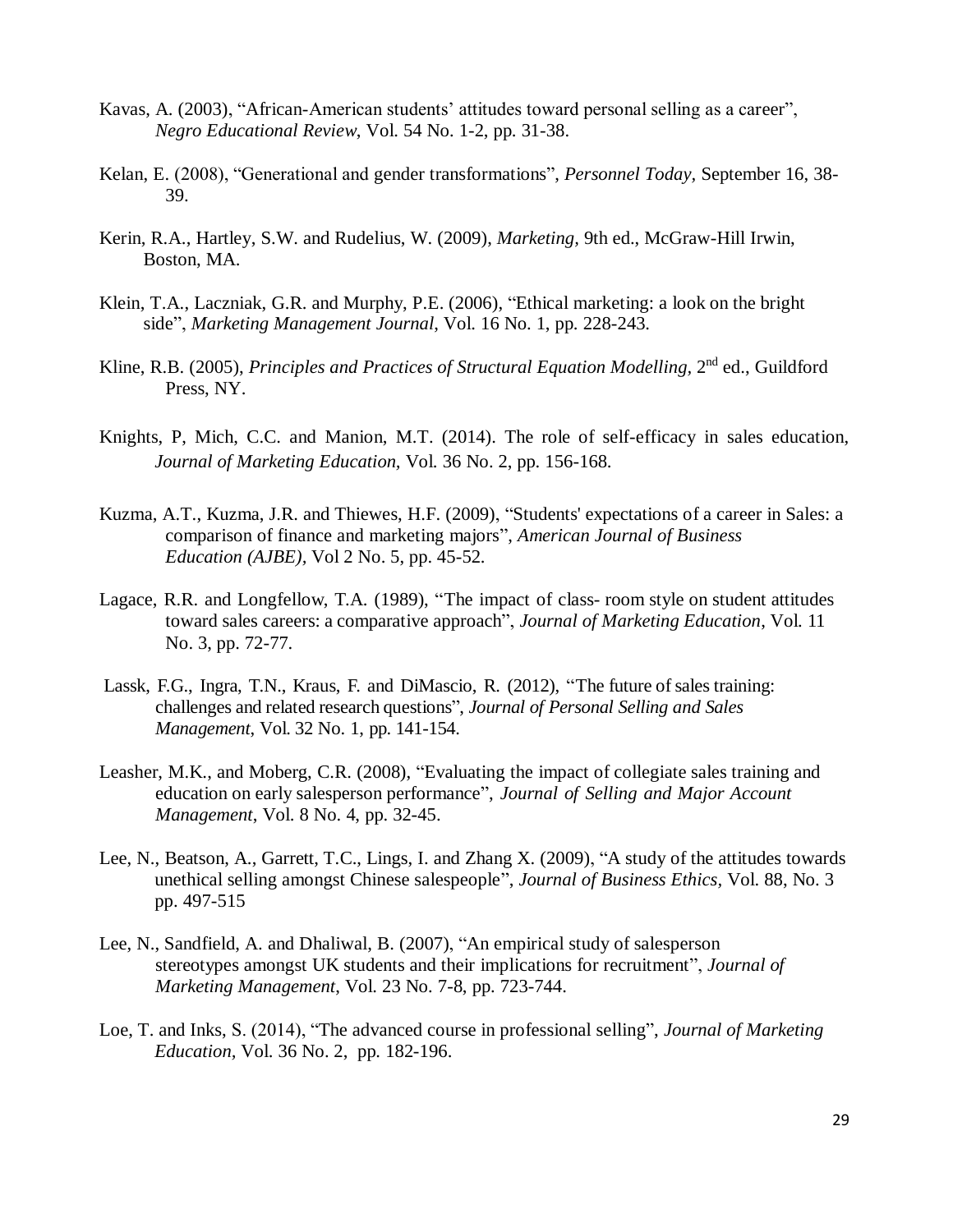- Luthy, M.R. (2000), "Preparing the next generation of industrial sales representatives", *Industrial Marketing Management,* Vol. 29 No*.* 3, pp. 235-242.
- Lysonski, S. and Durvasula, S. (1998), "A cross-national investigation of student attitudes toward personal selling: implications for marketing education", *Journal of Marketing Education*, Vol. 20 No. 2, pp. 161-173.
- Mantel, S.P., Pullins, E.B., Reid, D.A. and Buehrer, R.E. (2002), "A realistic sales experience: providing feedback by integrating buying, selling, and managing experiences", *Journal of Personal Selling and Sales Management*, Vol. 22 No. 1, pp. 33-40.
- Marcos-Cuevas, J., Critten, P., Squire, P. and Speakman, J.I.F. (2014), "Enhancing the professional mindset of future sales professionals: key insights from a master in sales transformation", *Journal of Marketing Education,* Vol.36 No. 2, pp. 144-155
- Mason, J.L. (1965), "The low prestige of personal selling", *Journal of Marketing,* Vol. 29 No. 4, pp. 7-10.
- McGarty, C., Yzerbyt, V.Y. and Spears, R. (2002), "Social, cultural and cognitive factors in stereotype formation", In McGarty, C., Yzerbyt, V.Y. and Spears, R. (Eds.), *Stereotypes as Explanations*, 1–15, Cambridge University Press, Cambridge.
- McIntyre, F.S. and Tanner, J.F. (2004), "The scholarship of teaching: A study of marketing education journal publications", *Marketing Education Review*, Vol. 14 No.1, pp. 33-44.
- Meglino, B.M., Elizabeth C.R. and Angelo S.D. (2000), "A meta-analytic examination of realistic job preview effectiveness: a test of three counterintuitive propositions", *Human Resource Management Review,* Vol. 10 No. 4, pp. 407–434.
- Mich, C.C., Connors, S.E. and Feldman, L. (2011), ["The Impact of experiential learning on](http://search.proquest.com/openview/c6454970ecbf1ced0c4aa837fc0f4998/1?pq-origsite=gscholar) sales [career adversity"](http://search.proquest.com/openview/c6454970ecbf1ced0c4aa837fc0f4998/1?pq-origsite=gscholar), *Proceedings of Allied Academies International Conference, Academy of Marketing Studies*, Orlando, Vol. 16, No. 1, p. 3-8.
- Nachnani, A.G. and Ashok, G. (2007), "Throw out the old playbook: adjusting to the new realities of the sales talent game", *Top University Sales Education Programs 2007*, *A Special Supplement to Selling Power Magazine*, (June), 15 and 17.
- Neeley, C.R. and Cherry, K.S. (2010), "Zero to 60 in one semester: using an applied advanced selling project to build a professional sales program", *Marketing Education Review*, Vo l. 20 No. 2, pp. 123-130.
- Newberry, R. and Collins, M. K. (2012), "A recruiting and hiring role- play: an experiential simulation", *Marketing Education Review*, Vol. 22 No. 1, pp. 67-72.
- Ok, C., Shanklin, C.W. and Back, K. (2008), "Generalizing survey results from student samples: implications from service recovery research", *Journal of Quality Assurance in Hospitality and Tourism*, Vol. *8* No.4, pp. 1-23.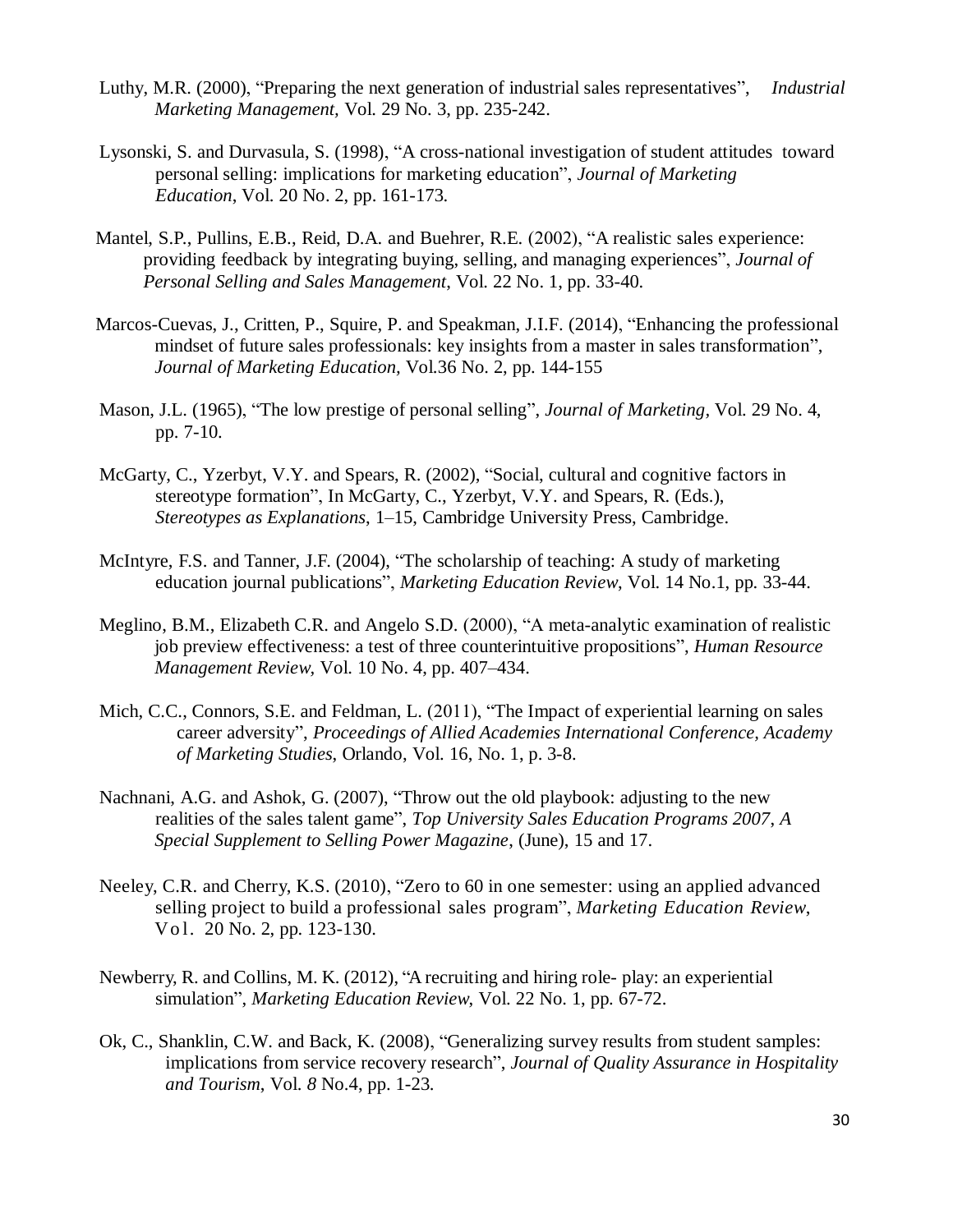- Oviedo-Garcia, M.A. (2007), "Internal validation of a bio-data extraversion scale for salespeople", *Social Behaviour and Personality: An International Journal*, Vol. 35 No. 5, pp. 675-692.
- Paul, G.W. and Worthing, P. (1970), "A student assessment of selling", *Southern Journal of Business*, Vol. 5, July, pp. 57-65.
- Paul, J. (2015), "Market access and the mirage of marketing to the maximum: new measures", *Asia Pacific Journal of Marketing and Logistics,* Vol. 27 No. 4, pp. 676-688.
- Paul, J. and Shrivastava, A. (2015), "Comparing entrepreneurial communities: theory and evidence from a cross-country study in Asia", *Journal of Enterprising Communities: People and Places in the Global Economy*, Vol. 9 No. 3, pp. 206-220.
- Peltier, J.W., Cummins, S., Pomirleanu, N., Cross, J. and Simon, R. (2014), "A parsimonious instrument for predicting students' intent to pursue a sales career: scale development and validation", *Journal of Marketing Education*, Vol. 36 No. 1, pp. 62–74.
- Pettijohn, C., Pettijohn, L. and Taylor, J.A. (2007), "Does salesperson perception of the importance of sales skills improve sales performance, customer orientation, job satisfaction, and organizational commitment, and reduce turnover?" *Journal of Personal Selling and Sales Management*, Vol. 27 No. 1, pp. 75-88.
- Pettijohn, C. and Pettijohn, L. (2009), "An exploratory analysis of sales career desirability: an MBA perspective", *Academy of Educational Leadership Journal*, Vol. 13, No. 2, pp. 35-47.
- Phillips, J.M. (1998), "Effects of realistic job previews on multiple organizational outcomes: a meta-analysis", *Academy of Management Journal,* Vol. 41 No. 6, pp. 673–690.
- Podsakoff, P.M., Mackenzie, S.B., Lee, J.Y. and Podsakoff N.P. (2003), "Common method biases in behavioral research: a critical review of the literature and recommended remedies. *Journal of Applied Psychology*, Vol. 88 No 5, 879-903.
- Potrafke, N. (2015), "The evidence on globalisation", *The World Economy*, Vol. 38 No. 3, pp. 509- 552.
- Roach, D.W., McGaughey, R.E. and Downey, J.P. (2011), "Selecting a business major within the college of business", *Administrative Issues Journal: Education, Practice, and Research*, Vol. 2 No. 1, pp. 107-121.
- Raimondo, M.A., Miceli, G. N. and Costabile, M. (2008), "How relationship age moderates loyalty formation: the increasing effect of relational equity on customer loyalty*", Journal of Service Research,* Vol. 11 No. 2, pp. 142-160.
- Rahman, M.K., Mohamad, M. and Khan, A. (2014), "What motivational factors influence students' interest in sales career? An empirical investigation in Malaysia", *IOSR Journal of Business and Management,* Vol. 16 No. 3, pp. 73-79.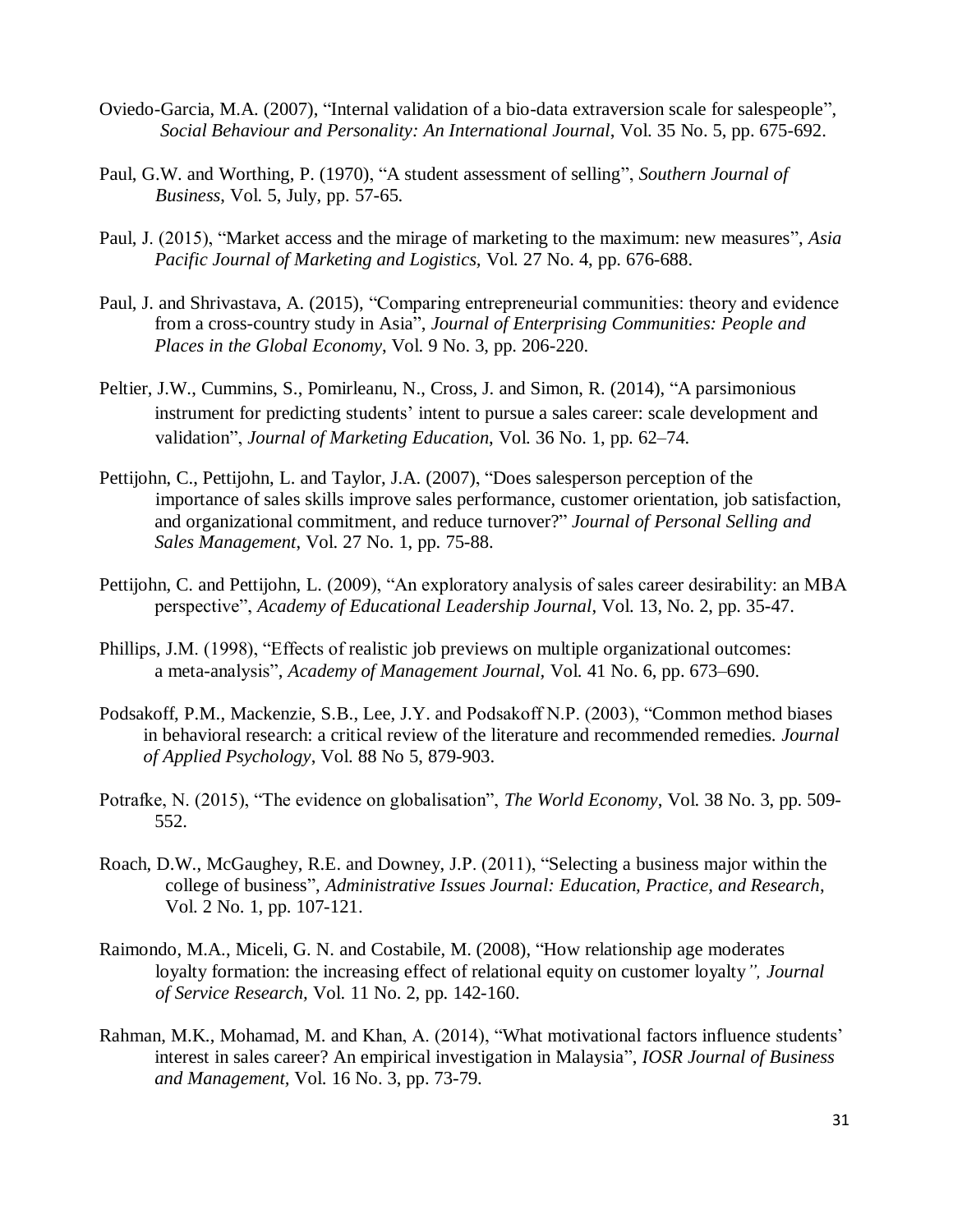- Rocco, R.A. and Whalen, D.J. (2014), "Teaching Yes, and ... improve in sales classes: enhancing student adaptive selling skills, sales performance, and teaching evaluations," *Journal of Marketing Education,* Vol. 36 No. 2, pp. 197-208
- Rouzies, D. and Macquin, A. (2003), "An exploratory investigation of the impact of culture on sales force management control systems in Europe", *Journal of Personal Selling and Sales Management*, Vol. 23 No. 1, pp. 61-72.
- Roy, R. and Rabbanee, F.K. (2015), "Antecedents and consequences of self-congruity", *European Journal of Marketing,* Vol. 49 No. 3/4, pp. 444-466.
- Sears, D.O. (1986), "College sophomores in the laboratory: influences of a narrow data base on social psychology's view of human nature", *Journal of Personality and Social Psychology*, Vol. 51 No. 3, pp. 515–530.
- Sohail, M.S. (2004), "Influence of ethnicity on students' sales career preference: some observations from a developing multi-racial country", *Problems and Perspectives in Management,* Vol. 1, pp. 248-256.
- Sojka, J.Z. and Fish, M.S.B. (2008), "Brief in-class role plays: an experiential teaching tool targeted to generation Y students", *Marketing Education Review*, Vol. 18 No. 1, pp. 25-31.
- Sojka, J.Z., Gupta, A.K. and Hartman, T.P. (2000), "Student perceptions of sales careers: implications for educators and recruiters", *American Journal of Business*, Vol. 15 No. 1, pp. 55-64.
- Sparks, J.R. and Johlke, M. (1996), "Factors influencing student perceptions of unethical behaviour by personal salespeople: an experimental investigation", *Journal of Business Ethics*, Vol. 15 No. 8, pp. 871-887.
- Spillan, J.E., Totten, J.W. and Chaubey, M.D. (2011), "Exploring personal selling as a career option: a case study of the perceptions of African-American students", *Academy of Marketing Studies Journal*, Vol. 15 No. 2, pp. 93-106.
- Stephens, G.K. and Greer, C.R. (1995), "Doing business in Mexico: understanding cultural differences", *Organizational Dynamics*, Vol. 24 No. 1, pp. 39-55.
- Stern, B.L. and Tseng, L.P.D. (2002), "Do academics and practitioners agree on what and how to teach the undergraduate marketing research course?" *Journal of Marketing Education*, Vol. 24 No. 3, pp. 225-232.
- Stevens, C D. and Macintosh, G. (2003), "Personality and attractiveness of activities within sales jobs", *Journal of Personal Selling and Sales Management,* Vol. 23 No. 1, pp. 23-37.

Stewart, T.A. (2006), "The top Line", *Harvard Business Review*, Vol. 84 No. 7/8*,* p. 10.

Stringfellow, L., Ennis, S., Brennan, R. and Harker, M.J. (2006), "Mind the gap: the relevance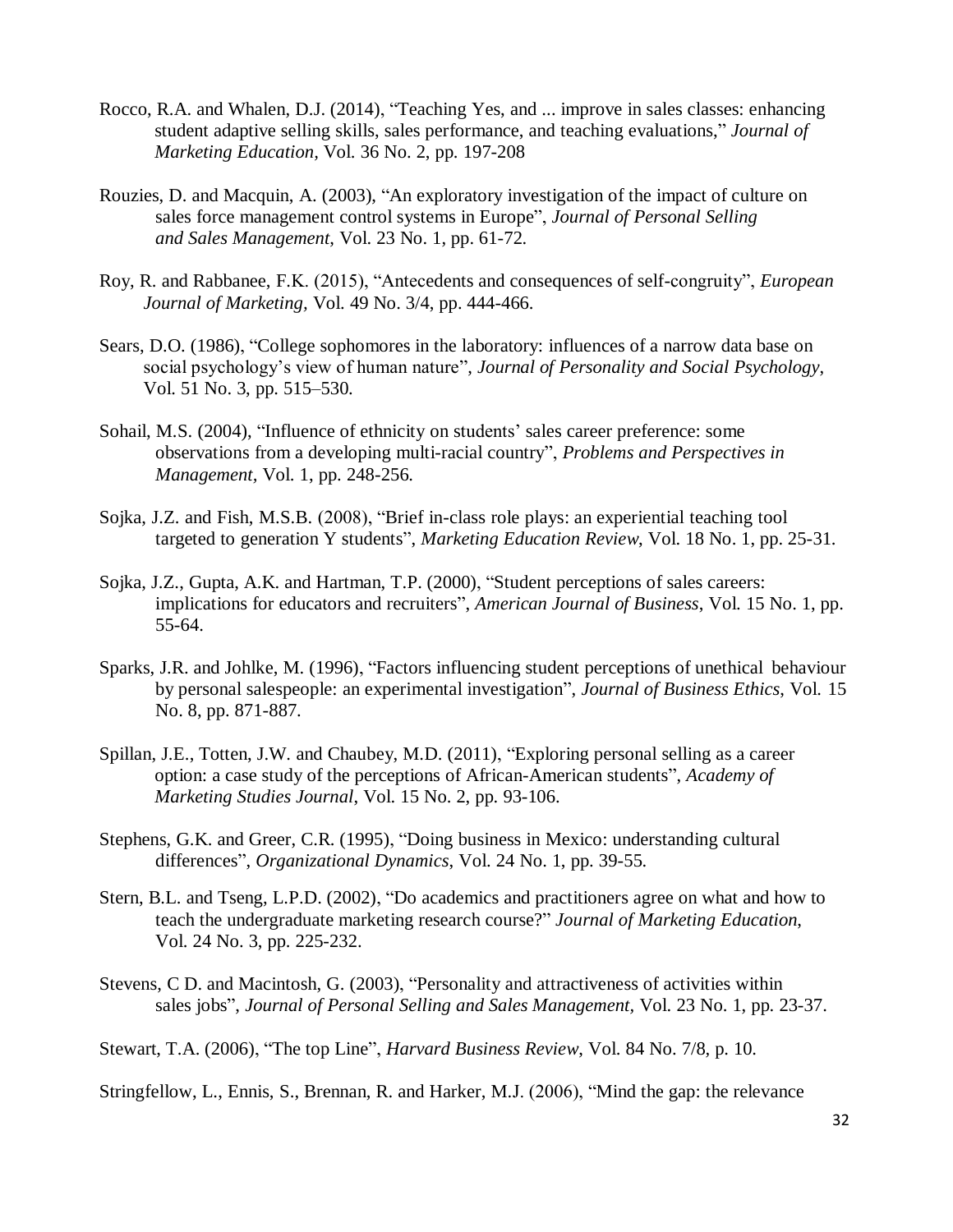of marketing education to marketing practice", *Marketing Intelligence & Planning,* Vol. 26 No. 3, pp. 245-256.

- Sweeney, J. and Soutar, G. (2001), "Consumer perceived value: the development of a multi item scale", *Journal of Retailing*, Vol. 77 No. 2, pp*.* 203- 220.
- Tanner, J.F.Jr., Fournier, C., Wise, J.A., Hollet, S. and Poujol, J. (2008), "Executive's perspectives of the changing role of the sales profession: views from France, the United States, and Mexico", *Journal of Business and Industrial Marketing,* Vol. 23 No*.* 3, pp. 193- 202.
- Waldeck, N,E., Pullins E, B. and Houlette, M. (2010), ["Media as factor in student perceptions for](http://www.tandfonline.com/doi/abs/10.2753/PSS0885-3134300404)  sales jobs: a [framework for research"](http://www.tandfonline.com/doi/abs/10.2753/PSS0885-3134300404), *Journal of Personal Selling & Sales Management,* Vol. 30 No. 4, pp. 343-353.
- Walker, I., Tsarenko, Y., Wagstaff, P., Powell, I., Steel, M. and Brace-Govan, J. (2009), "The development of competent marketing professionals", *Journal of Marketing Education,* Vol.31 No. 3, pp. 253-263.
- Webster, C. and Sundram, D. (1998), "Service consumption criticality in failure recovery", *Journal of Business Research*, Vol. 41 No. 2, pp. 153-159.
- Weilbaker, D.C. and Williams, M. (2006), "Recruiting new sales- people from universities: university sales centres offer a better alternative", *Journal of Selling and Major Account Management*, Vol. 6 No*.* 3, pp. 30-38.
- West, V.L. (2006), "Teaching written communication skills in professional selling: the cover letter", *Journal of Marketing Education*, Vol. 28 No. 3, pp. 205 217.
- Wiles, M.A. and Spiro, R.L. (2004), "Attracting graduates to sales positions and the role of recruiter knowledge: a re-examination", *Journal of Personal Selling and Sales Management,* Vol. 24 No*.* 1, pp. 493-498.
- Yoon, C., Hasher, L., Feinberg, F., Rahhal, T.A. and Winocur, G. (2000), "Cross-cultural differences in memory: the role of culture-based stereotypes about aging", *Psychology and Aging*, Vol. 15 No. 4, pp. 694–704.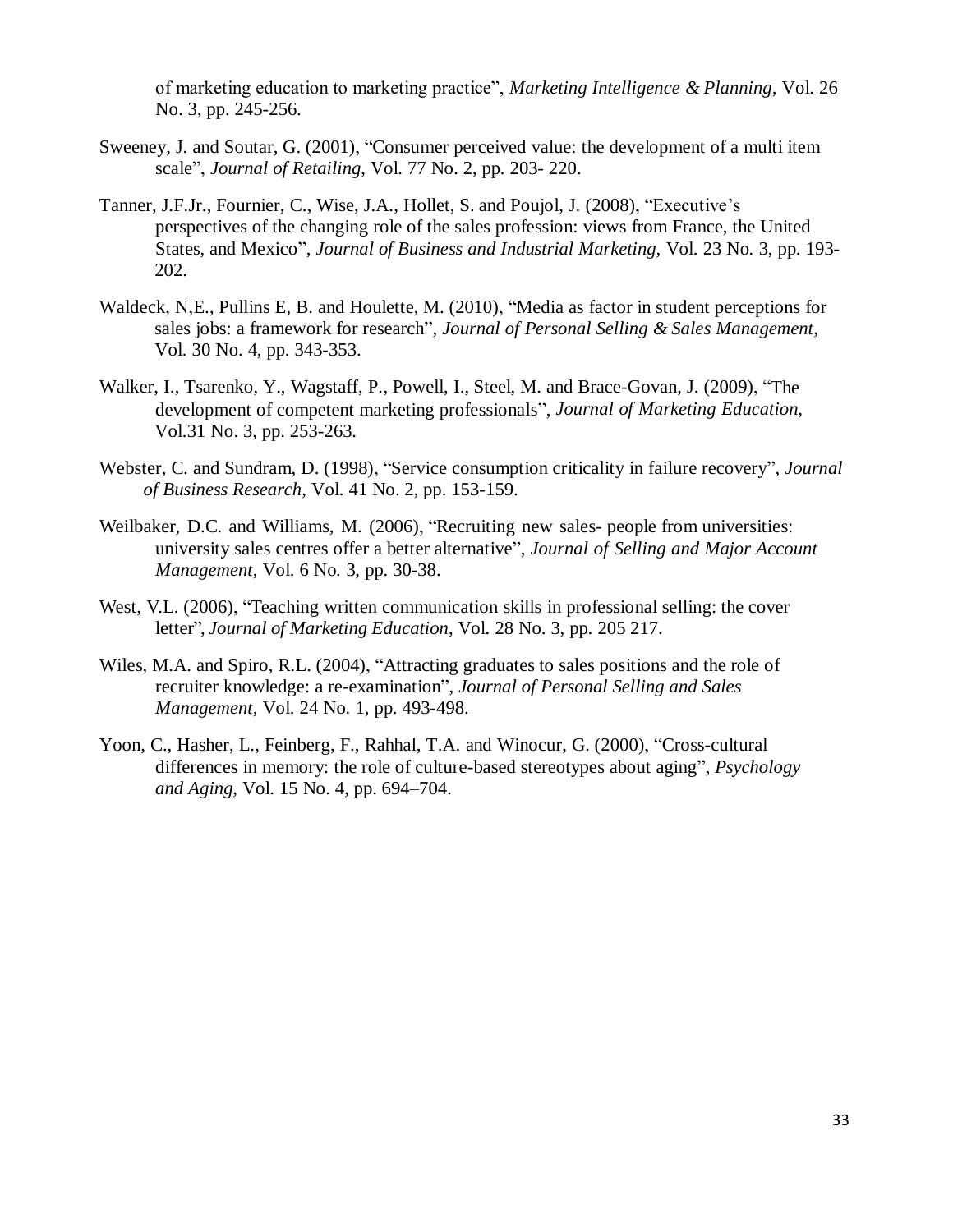#### **APPENDICES**

|                                 | Factors  |           |        |                  |
|---------------------------------|----------|-----------|--------|------------------|
| Factors<br>Variables            | 1.       | 2.        | 3.     | $\overline{4}$ . |
|                                 | Exciting | Deceptive | Taxing | Challenging      |
| Exciting                        | .792     |           |        |                  |
| Fun                             | .750     |           |        |                  |
| Interesting                     | .671     |           |        |                  |
| Make money                      | .608     |           |        |                  |
| Rewarding                       | .596     |           |        |                  |
| Innovative                      | .568     |           |        |                  |
| Require discipline              | .545     |           |        |                  |
| <b>Involve Public Relations</b> | .502     |           |        |                  |
| Involve travel                  | .440     |           |        |                  |
| Require patience                | .426     |           |        |                  |
| Involve lying                   |          | .697      |        |                  |
| Limited                         |          | .681      |        |                  |
| Unappealing                     |          | .636      |        |                  |
| Pushy                           |          | .617      |        |                  |
| Involve deception               |          | .596      |        |                  |
| <b>Boring</b>                   |          | .558      |        |                  |
| Repetitious                     |          | .547      |        |                  |
| Frustrating                     |          | .448      |        |                  |
| Taxing                          |          |           | .748   |                  |
| Involve pressure                |          |           | .721   |                  |
| Time consuming                  |          |           | .681   |                  |
| Involve risk                    |          |           | .584   |                  |
| Stressful                       |          |           | .542   |                  |
| Require dedication              |          |           | .419   |                  |
| Competitive                     |          |           |        | .586             |
| Challenging                     |          |           |        | .580             |
| Hard                            |          |           |        | .512             |
| Hard work                       |          |           |        | .496             |
| Exhausting                      |          |           |        | .475             |
| Require persuasion              |          |           |        | .435             |
| Eigen Value                     | 7.12     | 4.88      | 1.76   | 1.52             |
| % of Variance                   | 20.93    | 14.34     | 5.18   | 4.46             |
| Cronbach's Alpha                | .84      | .80       | .79    | .71              |
|                                 |          |           |        |                  |

### **Table 1:** Rotated component matrix

Extraction: Varimax rotation with Kaiser normalisation KMO = .887;  $\alpha$ = .903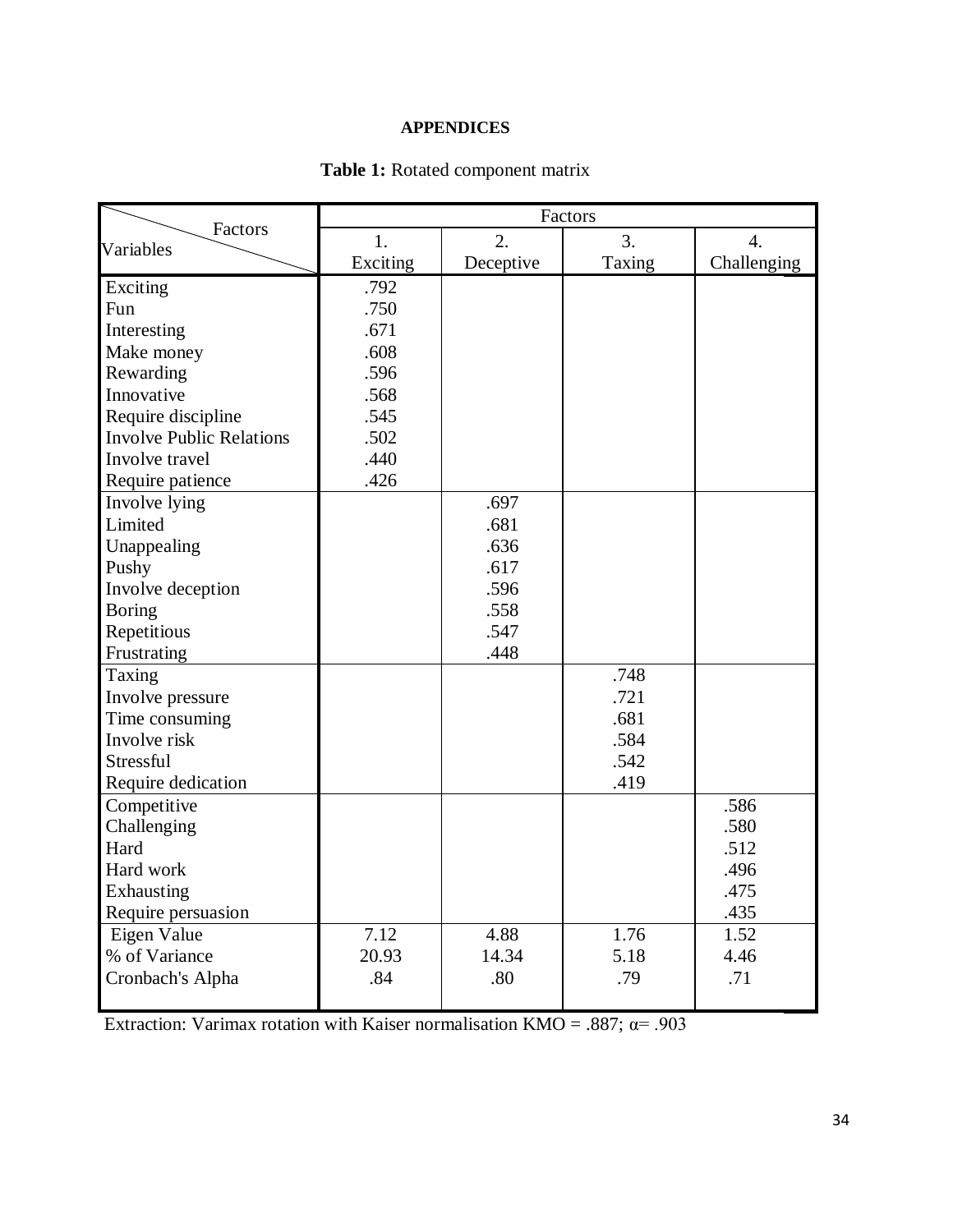| <b>Item</b><br>No. | <b>Scale Items</b>                                   | <b>Factor</b><br><b>Loading</b> | <b>Mean</b> | <b>SD</b> |
|--------------------|------------------------------------------------------|---------------------------------|-------------|-----------|
|                    | <b>Exciting</b> [Construct reliability = $0.85$ ]    |                                 |             |           |
| F1.1               | A sales job is likely to be interesting.             | .63                             | 5.34        | 1.14      |
| F1.2               | A sales job is likely to be innovative               | .48                             | 5.46        | 1.10      |
| F1.3               | A sales job is likely to be exciting                 | .87                             | 5.37        | 1.23      |
| F1.4               | A sales job is likely to be fun.                     | .75                             | 5.12        | 1.27      |
|                    | <b>Deceptive</b> [Construct reliability = $0.85$ ]   |                                 |             |           |
| F2.1               | A sales job is likely to be boring.                  | .74                             | 3.33        | 1.50      |
| F2.2               | A sales job is likely to involve deception.          | .64                             | 4.32        | 1.45      |
| F2.3               | A sales job is likely to be pushy.                   | .66                             | 4.56        | 1.41      |
| F2.4               | A sales job is likely to be limited.                 | .49                             | 3.89        | 1.41      |
| F2.5               | A sales job is likely to involve lying.              | .71                             | 3.72        | 1.63      |
|                    | <b>Taxing</b> [Construct reliability = $0.85$ ]      |                                 |             |           |
| F3.1               | A sales job is likely to involve pressure.           | .75                             | 5.46        | 1.20      |
| F3.2               | A sales job is likely to be taxing.                  | .72                             | 4.74        | 1.32      |
| F3.3               | A sales job is likely to be time consuming.          | .73                             | 5.30        | 1.21      |
|                    | <b>Challenging</b> [Construct reliability = $0.80$ ] |                                 |             |           |
| F4.1               | A sales job is likely to be competitive.             | .74                             | 5.90        | 1.00      |
| F4.2               | A sales job is likely to challenging.                | .79                             | 5.86        | 0.91      |
| F4.3               | A sales job is likely to require persuasion.         | .48                             | 5.66        | 1.13      |

# **Table 2 -** Factor loading and descriptive statistics of the items of the constructs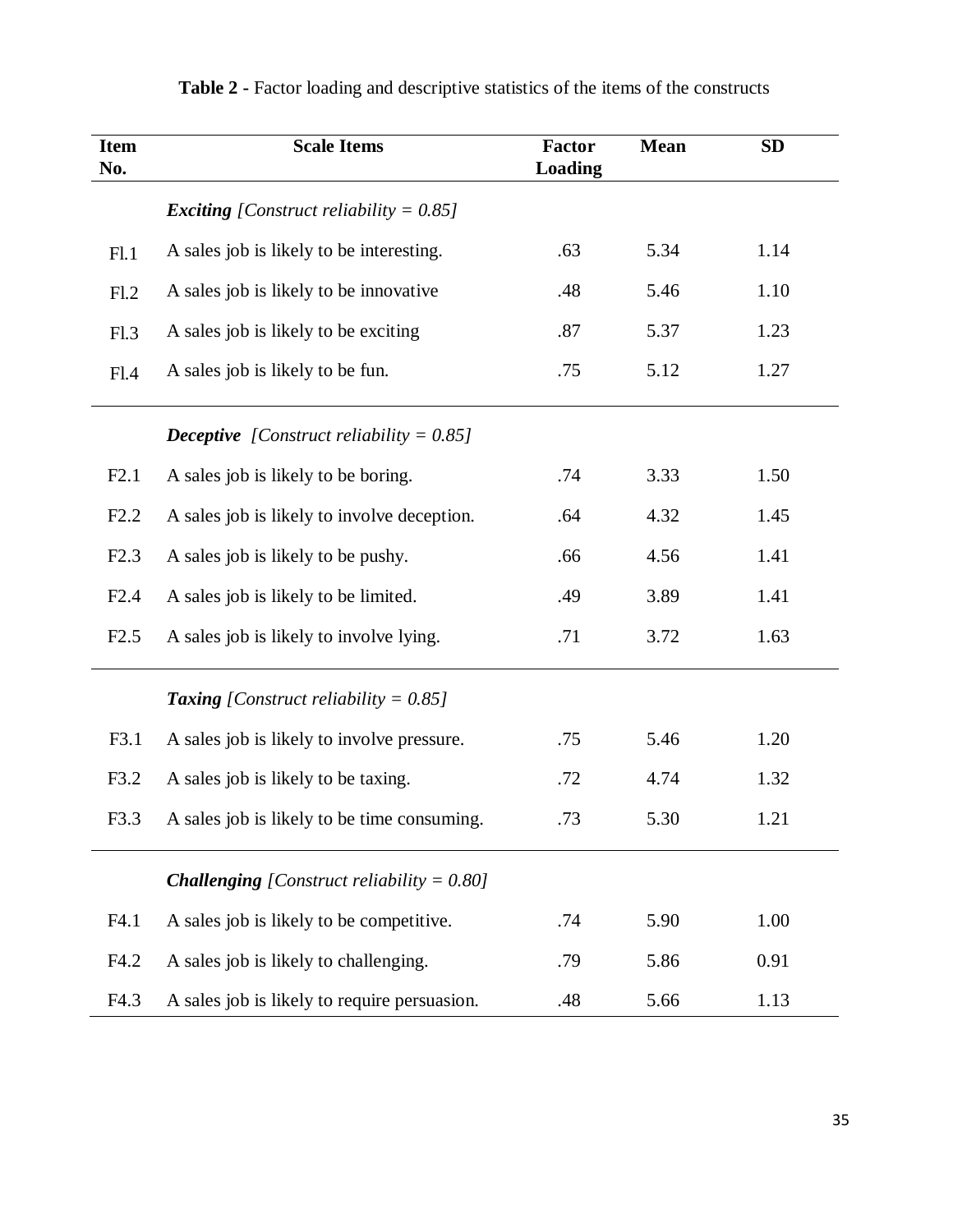| Constructs                 | <b>AVE</b> | F1      | F2   | F <sup>3</sup> | F4 |
|----------------------------|------------|---------|------|----------------|----|
| Factor 1 (F1: Exciting)    | 0.60       |         |      |                |    |
| Factor 2 (F2: Deceptive)   | 0.54       | $-0.15$ |      |                |    |
| Factor 3 (F3: Taxing)      | 0.66       | $-0.14$ | 0.39 |                |    |
| Factor 4 (F4: Challenging) | 0.58       | 0.39    | 0.11 | 0.29           |    |

**Table 3** - AVE and Correlations

Note: AVE stands for average variance extracted

**Table 4 -** Regression results predicting the perception of sales a career

|                                                          | Beta     | Critical<br>Ratio | P-value | Decision        |
|----------------------------------------------------------|----------|-------------------|---------|-----------------|
| <i>Exciting</i> $\Rightarrow$ Pursuing sales career      | 0.44     | 6.51              | 0.001   | Significant     |
| <i>Deceptive</i> $\Rightarrow$ Pursuing sales career     | 0.038    | 0.56              | 0.57    | Not significant |
| $Taxing \Rightarrow$ Pursuing sales career               | $-0.058$ | $-0.78$           | 0.43    | Not significant |
| $\textit{Competitive} \Rightarrow$ Pursuing sales career | $-0.085$ | $-1.13$           | 0.25    | Not significant |

**Table 5 -** Variation in students' perception based on country of birth

| Items of the Factor                     | Mean score |      |         |       |
|-----------------------------------------|------------|------|---------|-------|
| 'Exciting'                              | Australia  | Asia | t-value | Sig.  |
| A sales job is likely to be interesting | 5.15       | 5.35 | 1.92    | 0.160 |
| A sales job is likely to be innovative. | 5.16       | 5.58 | 8.41    | 0.004 |
| A sales job is likely to be exciting    | 4.96       | 5.48 | 10.85   | 0.001 |
| A sales job is likely to be fun         | 4.70       | 5.21 | 9.75    | 0.002 |

*Note: This output is based on the responses of Australian and Asian born students.*